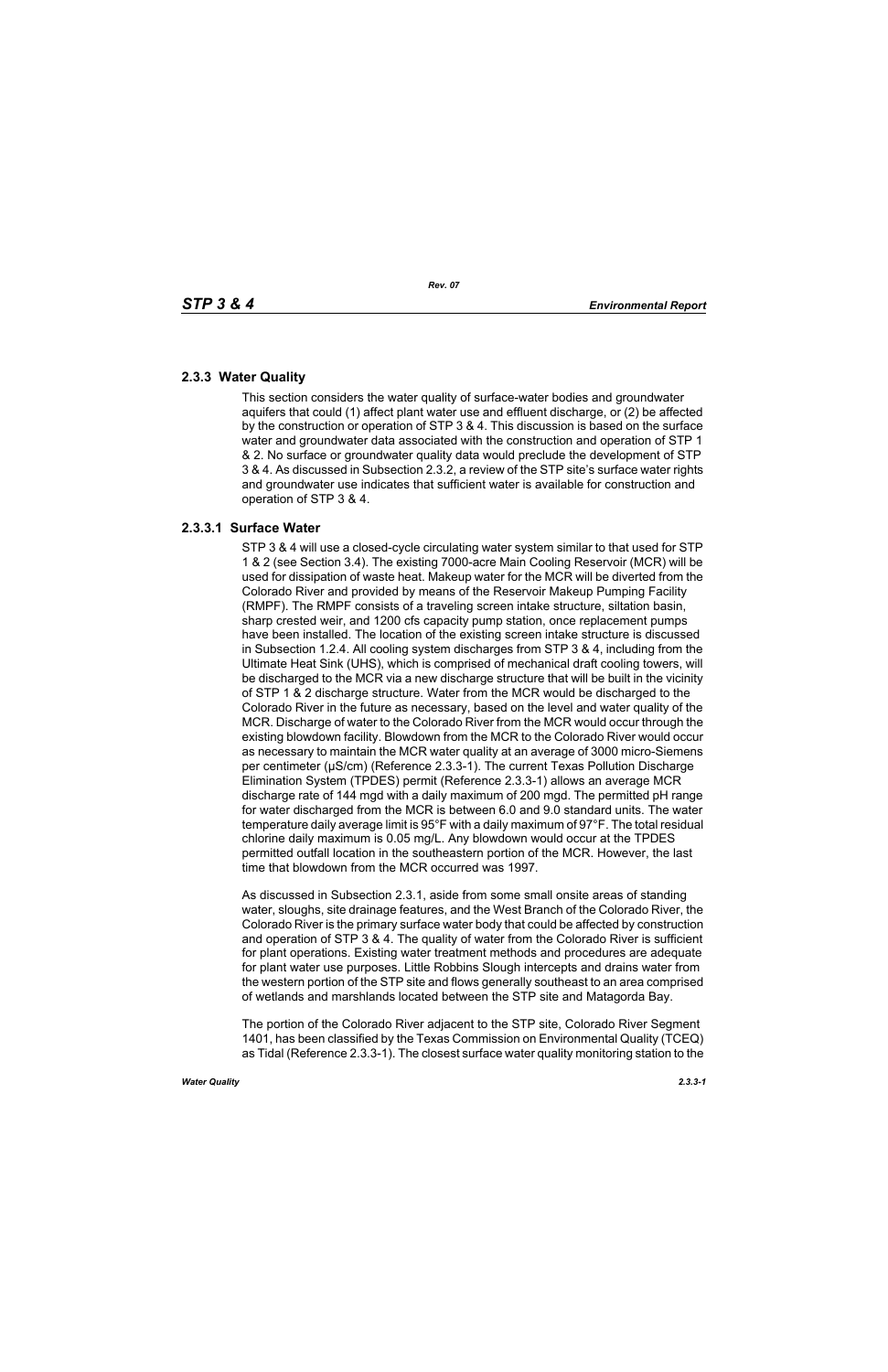STP site is located at the Lower Colorado River Authority's (LCRA) Selkirk Island monitoring station located approximately 2 miles downstream of FM 521 and approximately 1.5 miles east of the southeast portion of the MCR. Water quality data for this station for the period from January 2000 through September 2006 is included in Table 2.3.3-1 (Reference 2.3.3-3). Based on the data available at this location, the water quality is sufficient for plant use and there appears to be no environmental stressors associated with the existing water quality.

Freshwater flow from the Colorado River is important to the health and biological diversity of Matagorda Bay. A consortium of state agencies including the LCRA, Texas Parks and Wildlife Department (TPWD), TCEQ, and Texas Water Development Board (TWDB) recently selected 25 parts per thousand as the "desired salinity" in the eastern arm of Matagorda Bay, downstream of the mouth of the diverted Colorado River (Reference 2.3.3-4). It was agreed that this level of salinity would provide a "refuge" or "sanctuary" for important finfish and shellfish, particularly the Eastern oyster. In addition,TPWD designated this eastern arm of Matagorda Bay a finfish and shellfish nursery, making it off limits to commercial fishing and commercial harvesting of oysters. Table 2.3.3-2 shows targeted Colorado River freshwater inflows by month. Computer modeling indicated that an average monthly inflow of 36,000 acre-feet would be required to maintain an average salinity of 25 parts per thousand in the nursery area (Reference 2.3.3-4). As can be seen in the data presented in Section 5.2, STP withdrawal from the Colorado River is not expected to adversely impact achievement of this average monthly inflow rate.

Water quality data, primarily for metals and salts, for two reservoir sampling events performed during 2006 is summarized in Table 2.3.3-3.

Additional surface water sampling at the STP site includes sampling for radionuclides as part of the site's Radiological Environmental Monitoring Program (REMP). Surface water samples from various locations in the vicinity of the site were analyzed for the radionuclides indicated in Table 2.3.3-4 during 2005. The results of the analytical testing indicated that tritium was the only radionuclide that tested above its lower detection limit. Out of the 12 samples tested for tritium, only 4 indicated the presence tritium above detection limits. The sample location with the highest annual mean value was located in the south-southeast portion of the MCR near the blowdown discharge. The remainder of the radionuclides analyzed (40 samples) were not detected above their lower detection limits.

In addition to the sampling locations included in the REMP, there were historical sampling events for tritium at other locations. Water bodies sampled have included the west branch of the Colorado River, Little Robbins Slough, the east branch of Little Robbins Slough, an onsite ditch northeast of the MCR, and the MCR. The tritium data for these water bodies is summarized in Table 2.3.3-5. Sampling results indicate the presence of tritium in all six of the surface water body locations analyzed. Tritium was also detected in pressure relief wells (Table 2.3.3-6) installed within the above grade MCR dike. All measured tritium concentrations were below the U.S. Environmental Protection Agency's primary drinking water standard of 20,000 picoCuries per liter.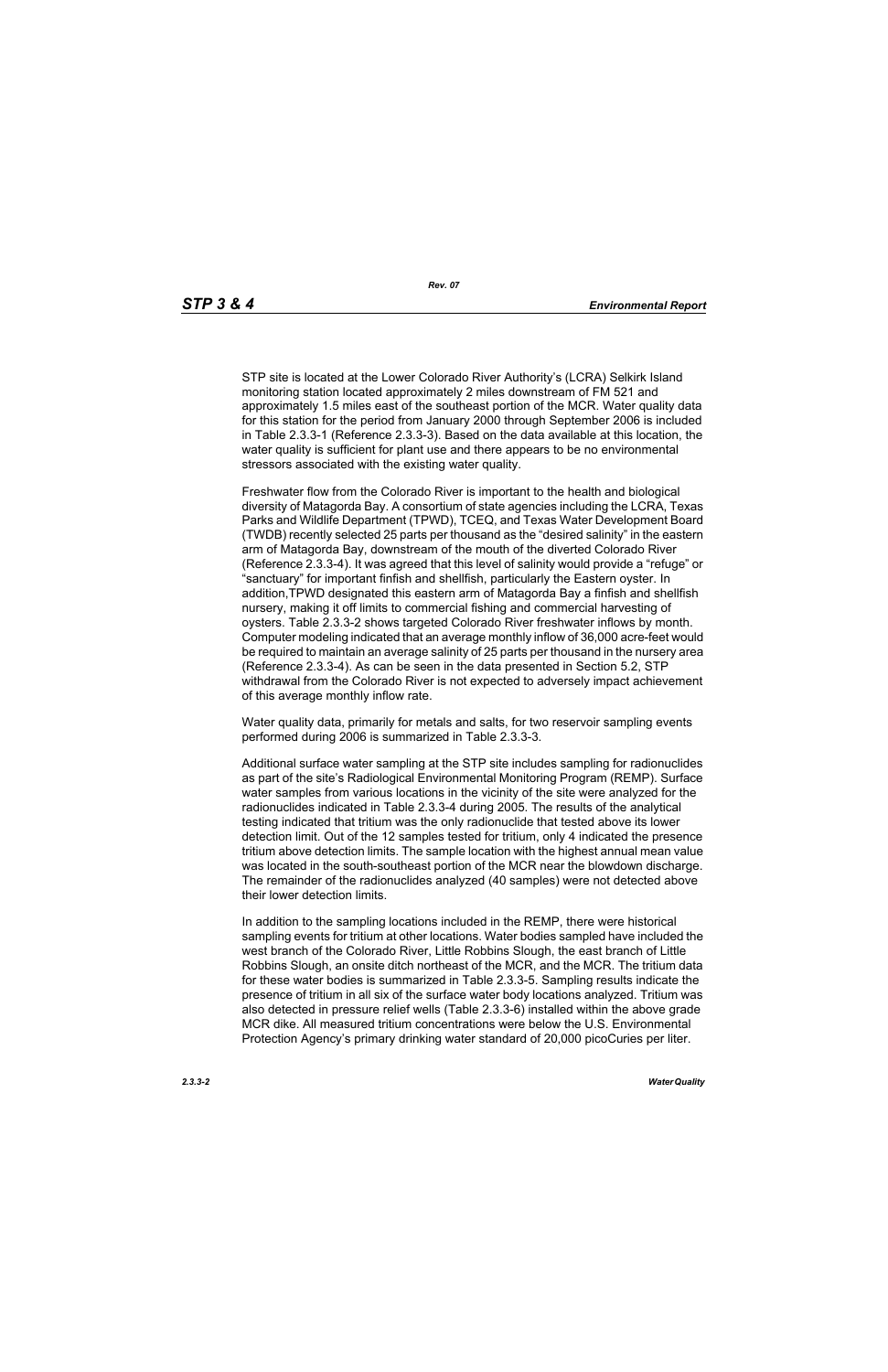Since the relief wells discharge to the surface ditches around the dike, the results of the tritium analyses for these wells is considered surface water data.

Segment 1401 water uses support aquatic life, contact recreation, general use, and fish consumption. In 2004, Segment 1401 was assessed as "fully supported" for aquatic life, contact recreation, and for general uses. Fish consumption was not assessed (Reference 2.3.3-2). The draft 2006 water body assessment list shows the segment as not supporting contact recreational use due to the presence of the bacteria *enterococcus* (Reference 2.3.3-5). *Enterococcus* is normally found in human and animal waste (Reference 2.3.3-6). Water quality associated with bacteria generally deteriorates during periods of heavy precipitation. Runoff from livestock producing facilities could carry increased amounts of bacteria which could then be carried to the nearest surface water feature. Heavy rains could also tax wastewater treatment facilities by flooding the systems and flushing water not yet fully treated to surface water features for transport downstream. Since there had been no release of water to the Colorado River from STP 1 & 2 operations, the STP site would not be considered a potential source of the bacteria. However, water pumped from the Colorado River to the MCR could also transport bacteria, which would be removed from the water stream during the water treatment process.

## **2.3.3.2 Groundwater**

Groundwater quality in the Gulf Coast Aquifer generally varies with depth and location. Water quality is good in terms of dissolved solids in the central and northeastern parts of the aquifer where the aquifer contains less than 500 milligrams per liter (mg/L) of total dissolved solids, but declines to the south where the total dissolved solids range from 1000 to more than 10,000 mg/L (Reference 2.3.3-7). Groundwater becomes more saline in the deeper subsurface and in discharge areas due to the long groundwater residence times and continued reaction with the aquifer minerals (Reference 2.3.3-8). Groundwater salinity is a function of total dissolved solids concentration. The salinity scale is as follows: fresh water (less than 1000 mg/L), slightly saline (1000 to 3000 mg/L) moderately saline (3000 to 10,000 mg/L), very saline (10,000 to 35,000 mg/L), and brine (greater than 35,000 mg/L) (Reference 2.3.3-8).

The aquifer of interest at the STP site is the Chicot Aquifer, which is the most shallow aquifer in the Gulf Coast Aquifer system. At the STP site, underlying aquifers within the Gulf Coast Aquifer System include the Evangeline, Jasper, and Catahoula Aquifers (Reference 2.3.3-8). The upper portion of the Chicot Aquifer is comprised of the Beaumont Formation.

The TCEQ is the entity responsible for protecting the state's groundwater quality. To this end, the TCEQ has implemented a comprehensive statewide groundwater management policy of antidegradation and has instituted a groundwater quality assessment program that maintains a network designed to monitor the ambient groundwater quality of nine major aquifer systems in Texas. One of these nine aquifer systems, the Chicot Aquifer (part of Gulf Coast Aquifer system), underlies the STP site.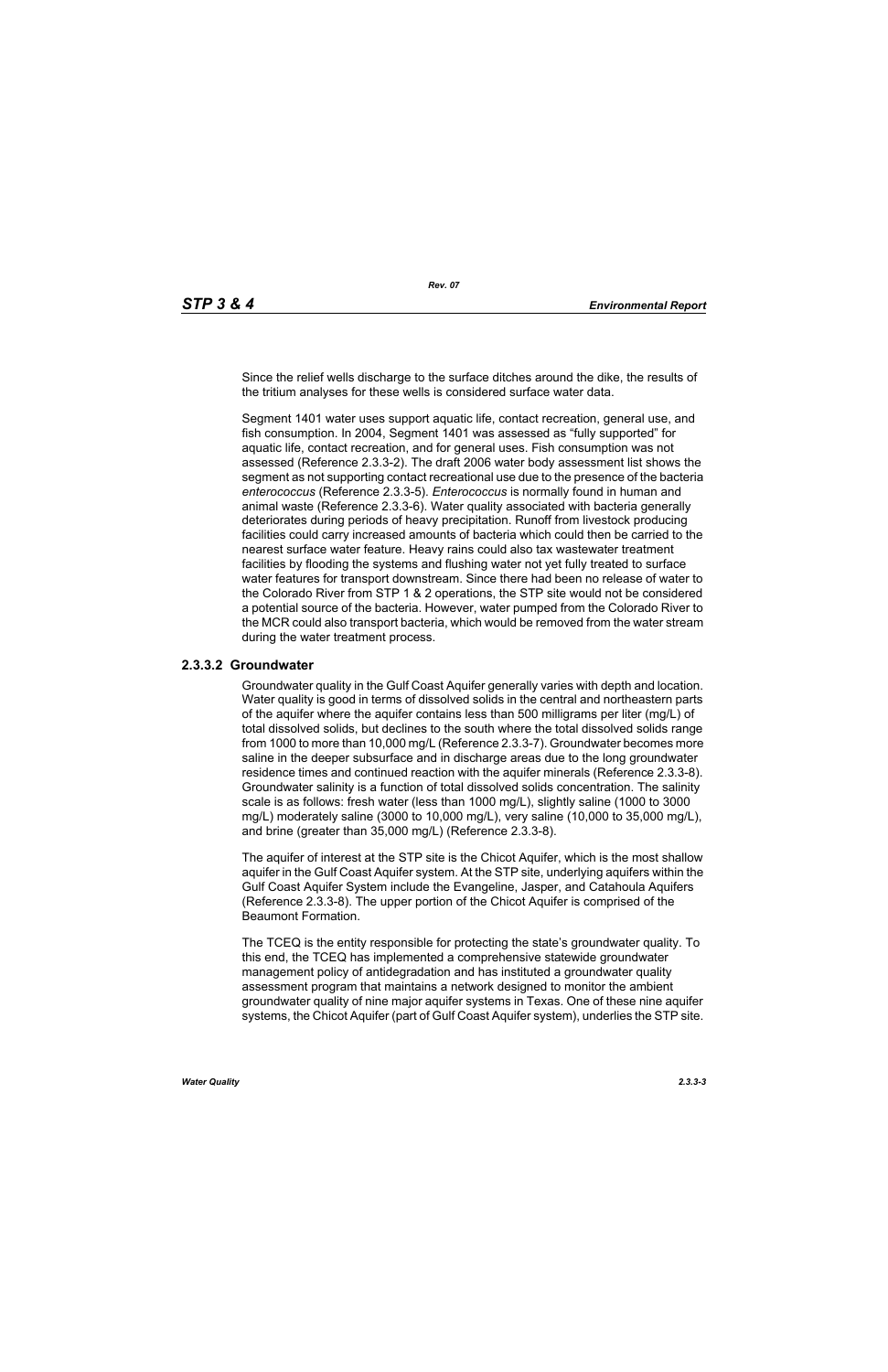Radionuclides, including uranium, radium, and radon gas are naturally occurring within the central and northeastern portion of the Gulf Coast Aquifer, with a high occurrence in the Harris County area located northeast of Matagorda County (Reference 2.3.3-7).

Groundwater quality data from wells within 6 miles (9.6 kilometers) of the STP site located in the same portion of the Chicot Aquifer as the STP site wells are summarized in Table 2.3.3-7. The locations of the wells are indicated on Figure 2.3.2-1.

In 2005, sample analyses on 26 groundwater samples from drinking water wells included in the REMP were analyzed for radionuclides. The results are included in Table 2.3.3-8. The results indicated that Gross Beta was the only radionuclide detected above laboratory detection levels. The control station for the sampling event had higher results than the STP site samples. The location with the highest annual mean Gross Beta concentration was 14 miles (22.4 kilometers) north-northeast of STP 1 & 2. The elevated levels reflect natural radioactive material in the well water, activity not related to the STP site operations.

In 2005, sample analyses on six groundwater samples from monitoring wells included in the REMP were analyzed for the radionuclides. The results are included in Table 2.3.3-9 Tritium was the only radionuclide detected above laboratory detection levels. The location with the highest annual mean tritium concentration was directly south of, and adjacent to, the MCR, 3.8 miles south of STP 1 & 2.

In 2006, sample analyses on 16 groundwater samples from monitoring wells included in the REMP were analyzed for tritium. The results, as shown in Table 2.3.3-10, indicated levels above detection limits at only one groundwater sampling location, piezometer well number 435-02. This well is located approximately 700 feet west of the MCR embankment, approximately 2.9 miles (4.6 kilometers) southwest of STP 1 & 2.

## **2.3.3.2.1 References**

- 2.3.3-1 TCEQ 2005, STP Nuclear Operating Company, TPDES Permit No. 001908000 Renewal. July 21, 2005.
- 2.3.3-2 "Colorado River Basin: 2004 Assessment. Segment 1401," TCEQ (Texas Commission on Environmental Quality), April 14, 2007.
- 2.3.3-3 "Water Quality Data 2000-September 2006," LCRA (Lower Colorado River Authority), 2007. Available at http://waterquality.lcra.org, accessed on June 14, 2007.
- 2.3.3-4 "Matagorda Bay Freshwater Inflow Needs Study," LCRA et al. (Lower Colorado River Authority), TCEQ, Texas Parks and Wildlife, and the Texas Water Development Board, August 2006.
- 2.3.3-5 "Draft 2006 Water Body Assessments by Basin 14 Colorado River Basin," TCEQ 2007b, March 19, 2007. Available at www.tceq.state.tx.us/compliance/ monitoring/water/quality/data/06twqi/06\_list.html.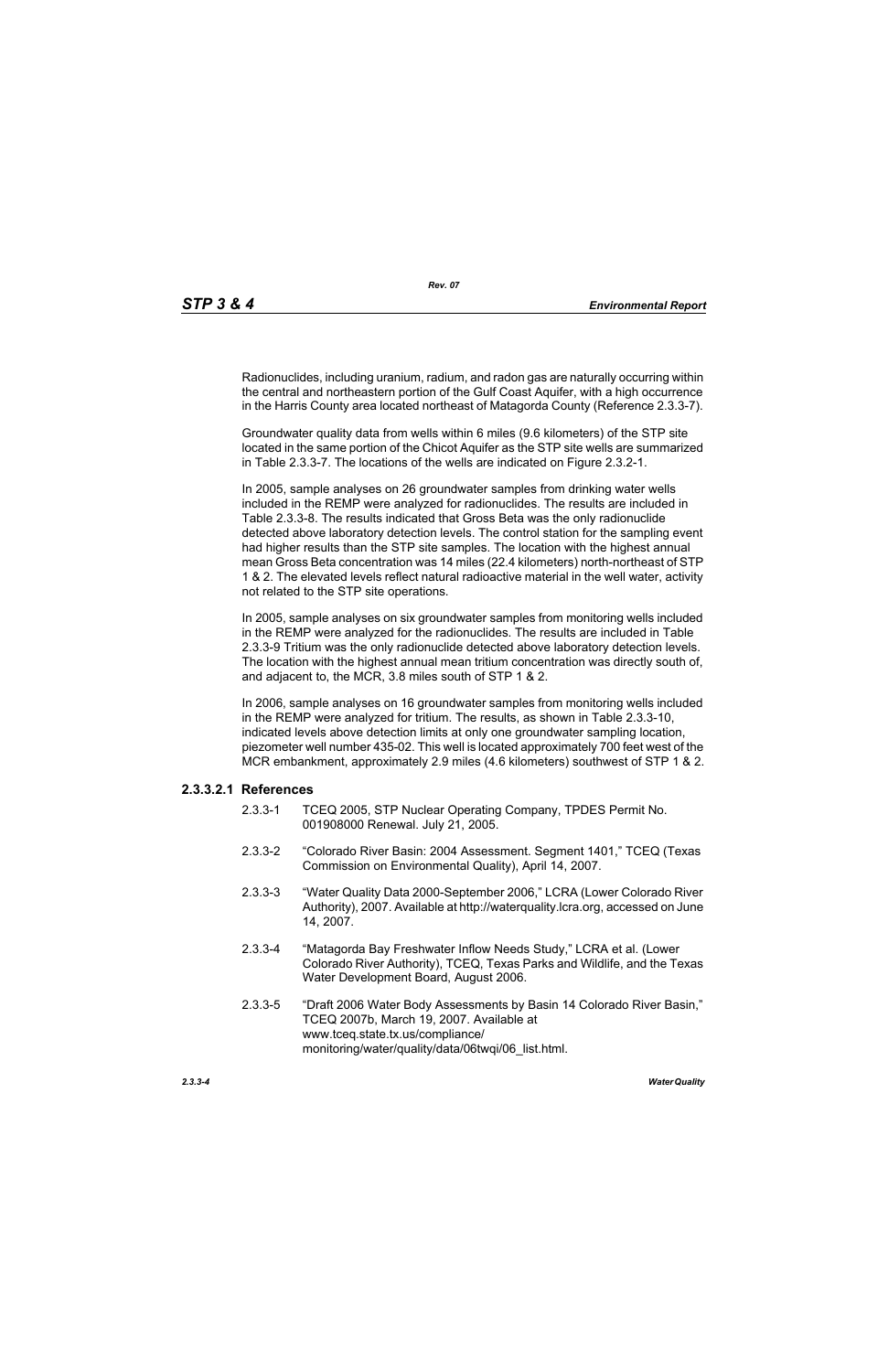| $2.3.3 - 6$ | MedicineNet 2007, Definition of Enterococcus, Available at<br>www.medterms.<br>com/script/main/art.asp?articlekey=20162 accessed on August 8, 2007.                                                   |
|-------------|-------------------------------------------------------------------------------------------------------------------------------------------------------------------------------------------------------|
| $2.3.3 - 7$ | "Water for Texas," TWDB (Texas Water Development Board) 2007a,<br>Document No. GP-8-1, January 2007.                                                                                                  |
| $2.3.3 - 8$ | "Texas Water Development Board Report 365 Aquifers of the Gulf Coast of<br>Texas," Mace et. al., Mace, Robert E., Sarah C. Davidson, Edward S.<br>Angle, and William F. Mullican, III, February 2006. |
| $2.3.3 - 9$ | Nalco (Nalco Analytical Resources), 2006a, STPNOC Cooling Water Data,<br>Main Cooling Reservoir. Sampled July 25, 2006. Completed August 3,                                                           |

- 2006. 2.3.3-10 Nalco 2006b, STPNOC Cooling Water Data, Main Cooling Reservoir.
- 2.3.3-11 "Ground Water Quality Samples Matagorda County," TWDB, Ground Water Data System, February 6, 2007.

Sampled October 17, 2006. Completed October 31, 2006.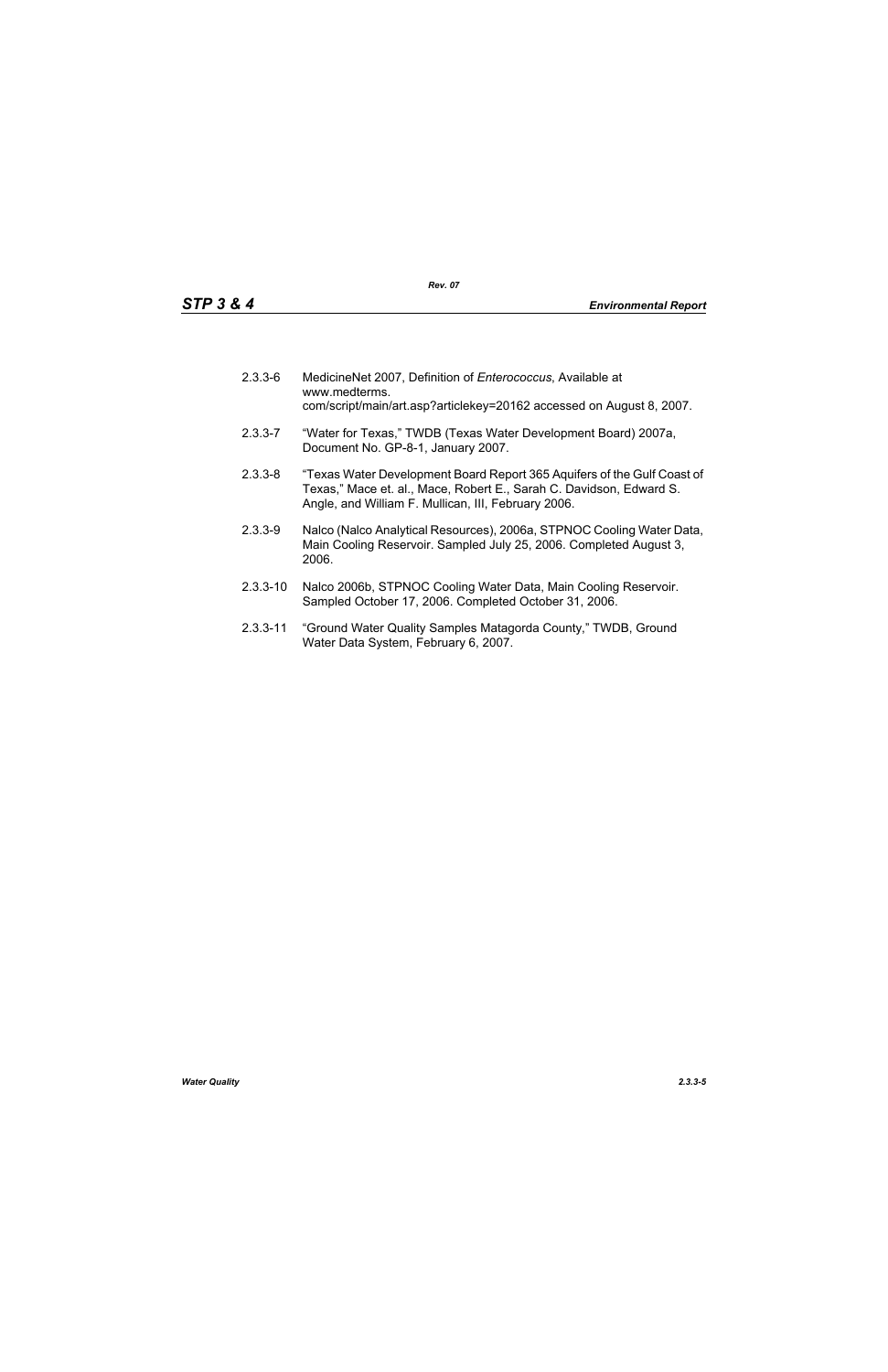|             | Table 2.3.3-1(a)<br>V,<br>Surface Water Quality Data-Colorado River at Selkirk Island<br>٦ |                                     |                                         |                      |                     |                     |                                     |                                |                                |  |  |
|-------------|--------------------------------------------------------------------------------------------|-------------------------------------|-----------------------------------------|----------------------|---------------------|---------------------|-------------------------------------|--------------------------------|--------------------------------|--|--|
| <b>Date</b> | <b>Depth</b><br>(m)                                                                        | <b>Temperature</b><br>$(^{\circ}C)$ | NO <sub>2</sub> /NO <sub>3</sub> (mg/L) | <b>TKN</b><br>(mg/L) | O-P Diss.<br>(mg/L) | <b>DO</b><br>(mg/L) | <b>Total</b><br>Phosphate<br>(UG/L) | PHEOEHYTTN-A<br>FLR Wet (mg/L) | <b>Turbidity</b><br><b>NTU</b> |  |  |
| 01/03/2000  | 0.3                                                                                        | No Data                             | 3.2                                     | 1.85                 | 0.2                 | No Data             | No Data                             | 1.41                           | No Data                        |  |  |
| 01/03/2000  | 1.0                                                                                        | 18.92                               | No Data                                 | No Data              | No Data             | No Data             | No Data                             | No Data                        | 7.49                           |  |  |
| 03/16/2000  | 0.3                                                                                        | No Data                             | 2.12                                    | 0.836                | 0.46                | No Data             | No Data                             | 0.501                          | No Data                        |  |  |
| 03/16/2000  | 1.0                                                                                        | 21.82                               | No Data                                 | No Data              | No Data             | 8.09                | No Data                             | No Data                        | 21.1                           |  |  |
| 05/03/2000  | 0.3                                                                                        | No Data                             | < 0.02                                  | 1.21                 | 0.16                | No Data             | No Data                             | 0.275                          | No Data                        |  |  |
| 05/03/2000  | 1.0                                                                                        | 25.07                               | No Data                                 | No Data              | No Data             | 5.52                | No Data                             | No Data                        | 13                             |  |  |
| 07/11/2000  | 2.2                                                                                        | 30.84                               | < 0.02                                  | 0.713                | 0.06                | 2.7                 | No Data                             | 0.18                           | 10.6                           |  |  |
| 09/12/2000  | 0.33                                                                                       | No Data                             | < 0.02                                  | 0.946                | < 0.01              | No Data             | No Data                             | 0.266                          | No Data                        |  |  |
| 09/12/2000  | 0.5                                                                                        | 30.72                               | No Data                                 | No Data              | No Data             | 6.12                | No Data                             | No Data                        | 5.47                           |  |  |
| 11/06/2000  | 0.33                                                                                       | No Data                             | $\overline{2}$                          | 0.683                | < 0.01              | No Data             | No Data                             | 0.331                          | No Data                        |  |  |
| 11/06/2000  | 1.0                                                                                        | 24.29                               | No Data                                 | No Data              | No Data             | 7.1                 | No Data                             | No Data                        | 32.1                           |  |  |
| 01/04/2001  | 0.33                                                                                       | No Data                             | 0.98                                    | 0.594                | 0.11                | No Data             | No Data                             | 0.237                          | No Data                        |  |  |
| 01/04/2001  | 0.6                                                                                        | 6.41                                | No Data                                 | No Data              | No Data             | 12.86               | No Data                             | No Data                        | 127                            |  |  |
| 03/01/2001  | 0.33                                                                                       | No Data                             | 1.22                                    | 0.434                | 0.19                | No Data             | No Data                             | 0.255                          | No Data                        |  |  |
| 03/01/2001  | 0.8                                                                                        | 18.67                               | No Data                                 | No Data              | No Data             | 8.94                | No Data                             | No Data                        | 47.2                           |  |  |
| 05/03/2001  | 0.2                                                                                        | 25.82                               | No Data                                 | No Data              | No Data             | 10.15               | No Data                             | No Data                        | 25.7                           |  |  |
| 05/03/2001  | 0.33                                                                                       | No Data                             | 1.23                                    | 0.821                | 0.08                | No Data             | No Data                             | 0.168                          | No Data                        |  |  |
| 07/18/2001  | 0.33                                                                                       | No Data                             | < 0.02                                  | 1.6                  | 0.0754              | No Data             | No Data                             | 0.158                          | No Data                        |  |  |
| 07/18/2001  | 0.7                                                                                        | 33                                  | No Data                                 | No Data              | No Data             | 9.72                | No Data                             | No Data                        | 31.6                           |  |  |
| 09/05/2001  | 0.33                                                                                       | No Data                             | 0.707                                   | 1.09                 | 0.258               | No Data             | No Data                             | 0.408                          | No Data                        |  |  |
| 09/05/2001  | 0.5                                                                                        | 27.91                               | No Data                                 | No Data              | No Data             | 5.41                | No Data                             | No Data                        | 199                            |  |  |
| 11/26/2001  | 0.33                                                                                       | No Data                             | 0.735                                   | 0.489                | 0.907               | No Data             | No Data                             | 0.118                          | No Data                        |  |  |
| 11/26/2001  | 0.8                                                                                        | 19.15                               | No Data                                 | No Data              | No Data             | 9.38                | No Data                             | No Data                        | 85.8                           |  |  |

*2.3.3-6*

*Rev. 07*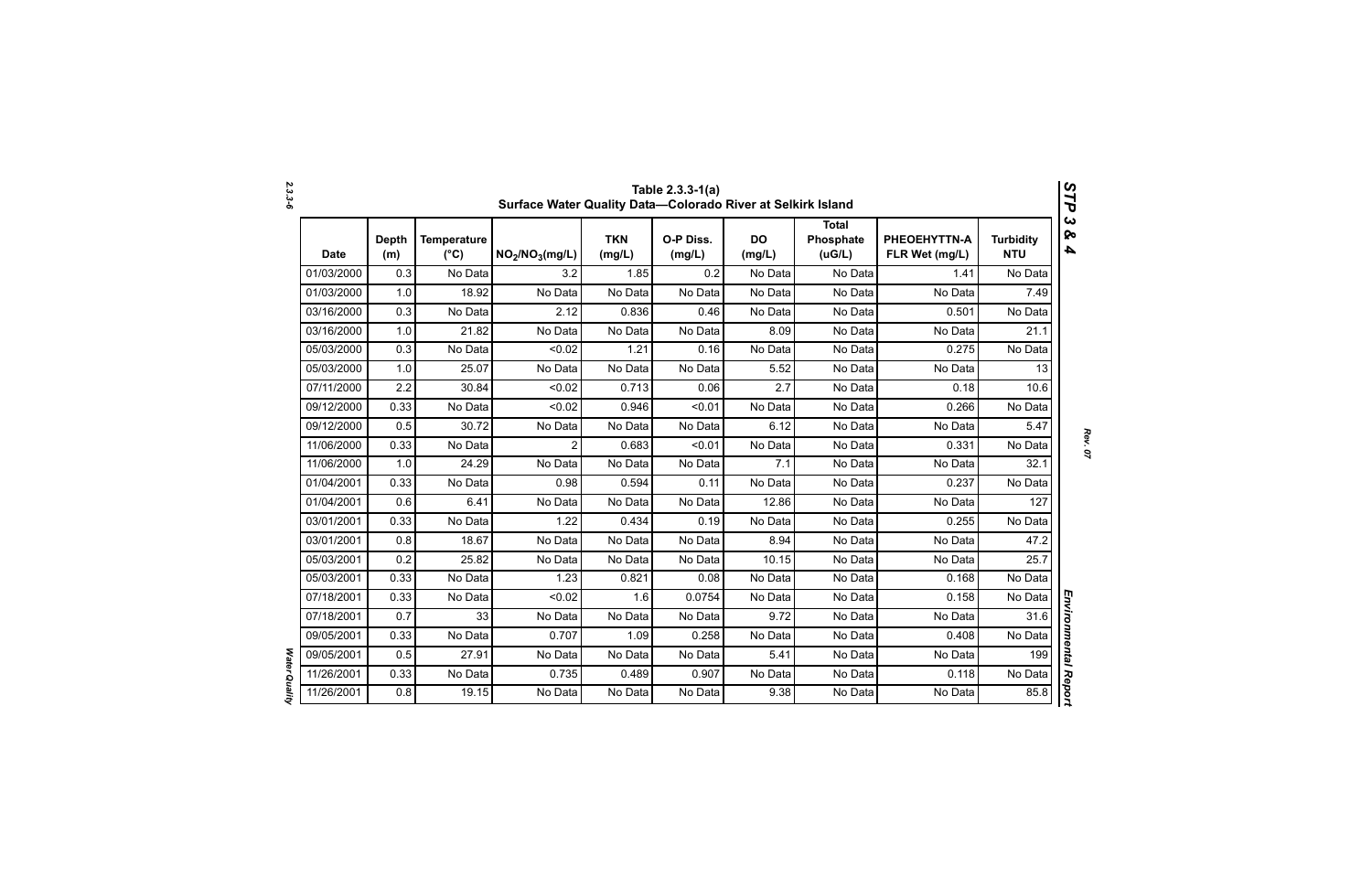|            |                     |                                     | Surface Water Quality Data-Colorado River at Selkirk Island (Continued) |                      | Table 2.3.3-1(a)    |                     |                                      |                                |                                | STP                                              |
|------------|---------------------|-------------------------------------|-------------------------------------------------------------------------|----------------------|---------------------|---------------------|--------------------------------------|--------------------------------|--------------------------------|--------------------------------------------------|
| Date       | <b>Depth</b><br>(m) | <b>Temperature</b><br>$(^{\circ}C)$ | NO <sub>2</sub> /NO <sub>3</sub> (mg/L)                                 | <b>TKN</b><br>(mg/L) | O-P Diss.<br>(mg/L) | <b>DO</b><br>(mg/L) | <b>Total</b><br>Phosphate<br>( uG/L) | PHEOEHYTTN-A<br>FLR Wet (mg/L) | <b>Turbidity</b><br><b>NTU</b> | $\boldsymbol{\omega}$<br>ନ୍ତ<br>$\blacktriangle$ |
| 01/16/2002 | 0.33                | No Data                             | 1.25                                                                    | 0.389                | 0.175               | No Data             | No Data                              | 0.168                          | No Data                        |                                                  |
| 01/16/2002 | 0.5                 | 14.35                               | No Data                                                                 | No Data              | No Data             | 10.62               | No Data                              | No Data                        | 40.7                           |                                                  |
| 03/20/2002 | 0.33                | No Data                             | 1.42                                                                    | 0.49                 | 0.08                | No Data             | No Data                              | 0.28                           | No Data                        |                                                  |
| 03/20/2002 | 0.8                 | 22.15                               | No Data                                                                 | No Data              | No Data             | 8.55                | No Data                              | No Data                        | 8.52                           |                                                  |
| 05/09/2002 | 0.33                | No Data                             | 0.02                                                                    | 0.9                  | 0.03                | No Data             | No Data                              | 0.1                            | No Data                        |                                                  |
| 05/09/2002 | 0.8                 | 29.04                               | No Data                                                                 | No Data              | No Data             | 8.81                | No Data                              | No Data                        | 7.71                           |                                                  |
| 07/01/2002 | 0.33                | No Data                             | 0.71                                                                    | 1.1                  | 0.22                | No Data             | No Data                              | 0.31                           | No Data                        |                                                  |
| 09/09/2002 | 0.33                | No Data                             | 0.19                                                                    | 1.41                 | 0.39                | No Data             | No Data                              | 0.7                            | No Data                        |                                                  |
| 09/09/2002 | 0.6                 | 26.56                               | No Data                                                                 | No Data              | No Data             | 6.12                | No Data                              | No Data                        | 441                            |                                                  |
| 09/09/2002 | 2.0                 | 26.56                               | No Data                                                                 | No Data              | No Data             | 5.88                | No Data                              | No Data                        | No Data                        |                                                  |
| 11/05/2002 | 0.3                 | 16.16                               | No Data                                                                 | No Data              | No Data             | 9.92                | No Data                              | No Data                        | 772                            |                                                  |
| 11/05/2002 | 0.33                | No Data                             | 0.25                                                                    | 1.14                 | 0.17                | No Data             | No Data                              | 0.55                           | No Data                        |                                                  |
| 11/05/2002 | 0.8                 | 16.15                               | No Data                                                                 | No Data              | No Data             | 9.53                | No Data                              | No Data                        | No Data                        |                                                  |
| 01/02/2003 | 0.3                 | 14.54                               | 0.77                                                                    | 1.19                 | 0.08                | 11.35               | No Data                              | 0.37                           | 392                            |                                                  |
| 01/02/2003 | 1.6                 | 14.53                               | No Data                                                                 | No Data              | No Data             | 10.46               | No Data                              | No Data                        | No Data                        |                                                  |
| 03/05/2003 | 0.3                 | 12.76                               | 0.76                                                                    | 0.51                 | 0.07                | 10.99               | No Data                              | 0.21                           | 123                            |                                                  |
| 05/07/2003 | 0.3                 | 26.99                               | No Data                                                                 | No Data              | No Data             | 7.54                | No Data                              | No Data                        | 17                             |                                                  |
| 05/07/2003 | 0.33                | No Data                             | 0.14                                                                    | 2.04                 | 0.01                | No Data             | No Data                              | 0.08                           | 0.08                           |                                                  |
| 05/07/2003 | 1.1                 | 26.91                               | No Data                                                                 | No Data              | No Data             | 7.08                | No Data                              | No Data                        | No Data                        |                                                  |
| 07/02/2003 | 0.3                 | 31.19                               | No Data                                                                 | No Data              | No Data             | 7.57                | No Data                              | No Data                        | 17                             |                                                  |
| 07/02/2003 | 0.33                | No Data                             | 0.43                                                                    | 0.88                 | 0.06                | No Data             | No Data                              | 0.08                           | No Data                        |                                                  |
| 07/02/2003 | 1.2                 | 30.57                               | No Data                                                                 | No Data              | No Data             | 6.82                | No Data                              | No Data                        | No Data                        |                                                  |
| 09/30/2003 | 0.33                | 26.89                               | 0.75                                                                    | 0.973                | 0.141               | 12.07               | 13.3                                 | 0.23                           | 18.3                           | Environmental Report                             |

*Water Quality 2.3.3-7*  $2.3.3 - 7$ 

Water Quality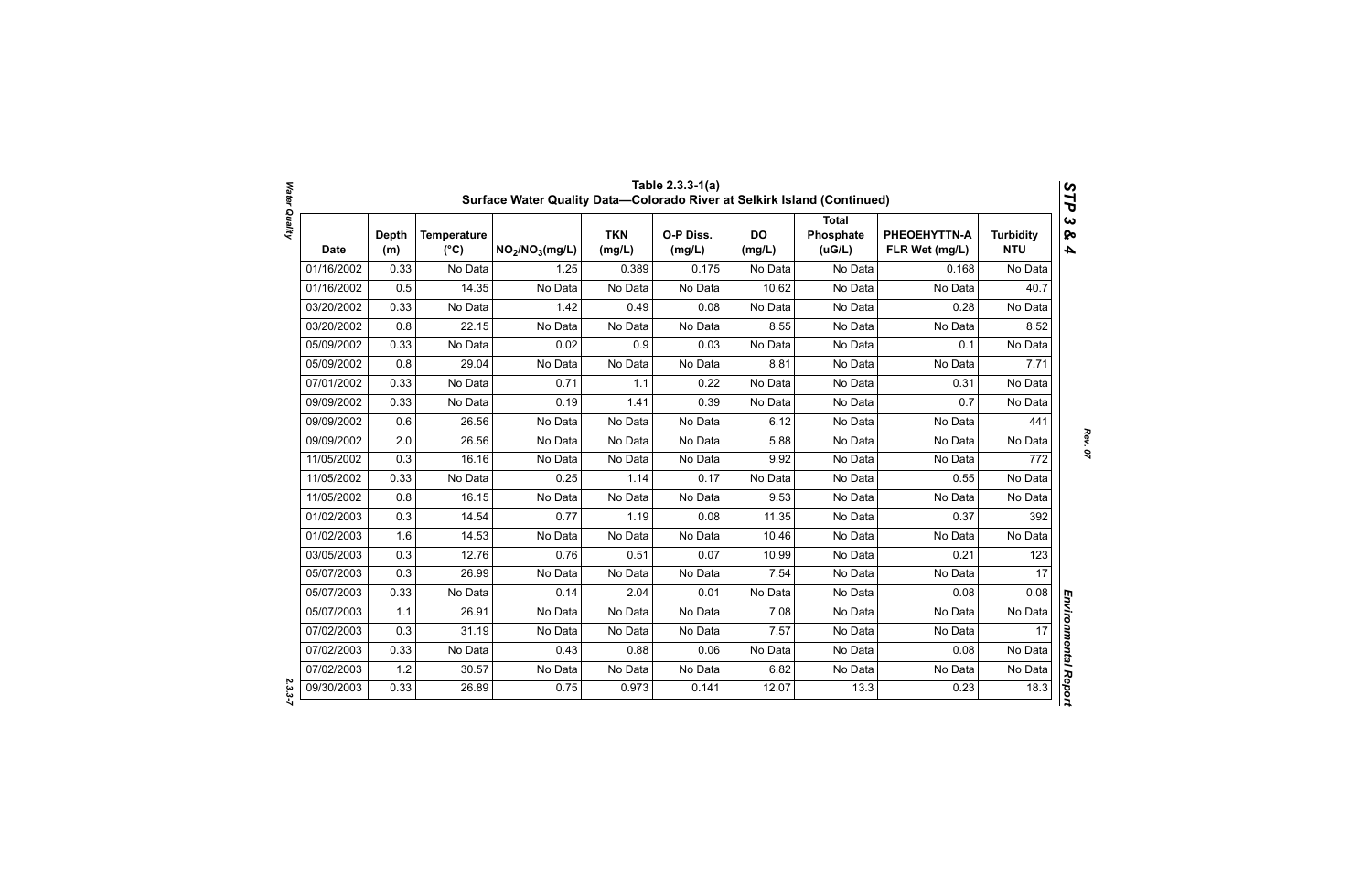| <b>Date</b> | <b>Depth</b><br>(m) | <b>Temperature</b><br>$(^{\circ}C)$ | $NO_2/NO_3(mg/L)$ | <b>TKN</b><br>(mg/L) | O-P Diss.<br>(mg/L) | <b>DO</b><br>(mg/L) | <b>Total</b><br>Phosphate<br>(UG/L) | PHEOEHYTTN-A<br>FLR Wet (mg/L) | <b>Turbidity</b><br><b>NTU</b> |
|-------------|---------------------|-------------------------------------|-------------------|----------------------|---------------------|---------------------|-------------------------------------|--------------------------------|--------------------------------|
| 11/03/2003  | 0.33                | 23.54                               | 1.5               | 0.931                | 0.226               | 9.33                | 2.7                                 | 0.25                           | 11.5                           |
| 01/13/2004  | 0.33                | 14.33                               | 2.08              | 0.526                | 0.326               | 10.79               | 1.2                                 | 0.34                           | 18.3                           |
| 03/09/2004  | 0.33                | 20.78                               | 1.13              | 0.849                | 0.236               | 9.1                 | 1.5                                 | 0.23                           | 31.6                           |
| 05/04/2004  | 0.34                | 21.1                                | 1.49              | 0.764                | 0.271               | 8.44                | 1.0                                 | 0.39                           | 158.0                          |
| 07/13/2004  | 0.32                | 30.51                               | 0.27              | 0.748                | 0.054               | 11.26               | 6.2                                 | 0.117                          | 22.0                           |
| 07/13/2004  | 1.2                 | 30.23                               | No Data           | No Data              | No Data             | 10.13               | No Data                             | No Data                        | No Data                        |
| 09/14/2004  | 0.33                | 29.88                               | < 0.02            | 1.01                 | 0.054               | 9.77                | 5.9                                 | 0.125                          | 10.9                           |
| 09/14/2004  | 1.26                | 29.19                               | No Data           | No Data              | No Data             | 5.69                | No Data                             | No Data                        | No Data                        |
| 11/10/2004  | 0.33                | 21.34                               | 1.633             | 0.72                 | 0.225               | 8.92                | 3.0                                 | 0.287                          | 58.9                           |
| 11/10/2004  | 0.88                | 21.2                                | No Data           | No Data              | No Data             | 8.83                | No Data                             | No Data                        | No Data                        |
| 01/06/2005  | 0.3                 | 19.22                               | 1.157             | 0.294                | 0.099               | 9.21                | 5.2                                 | 0.129                          | No Data                        |
| 03/01/2005  | 0.3                 | 17.58                               | 1.922             | 0.661                | 0.146               | 9.67                | 3.0                                 | 0.287                          | 84.8                           |
| 05/10/2005  | 0.3                 | 23.44                               | 0.1532            | 1.09                 | < 0.04              | 5.73                | 8.3                                 | 0.068                          | 39.4                           |
| 07/05/2005  | 0.3                 | 32.79                               | < 0.02            | 0.704                | < 0.04              | 8.43                | 4.7                                 | 0.178                          | 15.5                           |
| 09/01/2005  | 0.33                | 31.82                               | < 0.02            | 1.07                 | < 0.04              | 5.41                | No Data                             | 0.671                          | 7.59                           |
| 11/01/2005  | 0.3                 | 20.27                               | 1.5167            | 0.6936               | 0.112               | 9.29                | No Data                             | 0.1886                         | 8.79                           |
| 01/10/2006  | 0.3                 | 15.73                               | 3.299             | 0.7941               | 0.296               | 10.25               | No Data                             | 0.3105                         | 8.43                           |
| 03/06/2006  | 0.33                | 21.58                               | 2.0476            | 1.2867               | 0.376               | 12.2                | No Data                             | 0.3163                         | 15.3                           |
| 05/17/2006  | 0.33                | 25.4                                | 1.0557            | 0.5182               | 0.176               | 7.44                | No Data                             | 0.228                          | 18.0                           |
| 07/17/2006  | 0.3                 | 33.41                               | 0.3               | 0.604                | 0.194               | 9.16                | No Data                             | 0.277                          | 10.8                           |
| 09/13/2006  | 0.3                 | 28.97                               | 0.16              | 1.62                 | 0.064               | 6.27                | No Data                             | 0.221                          | 14.8                           |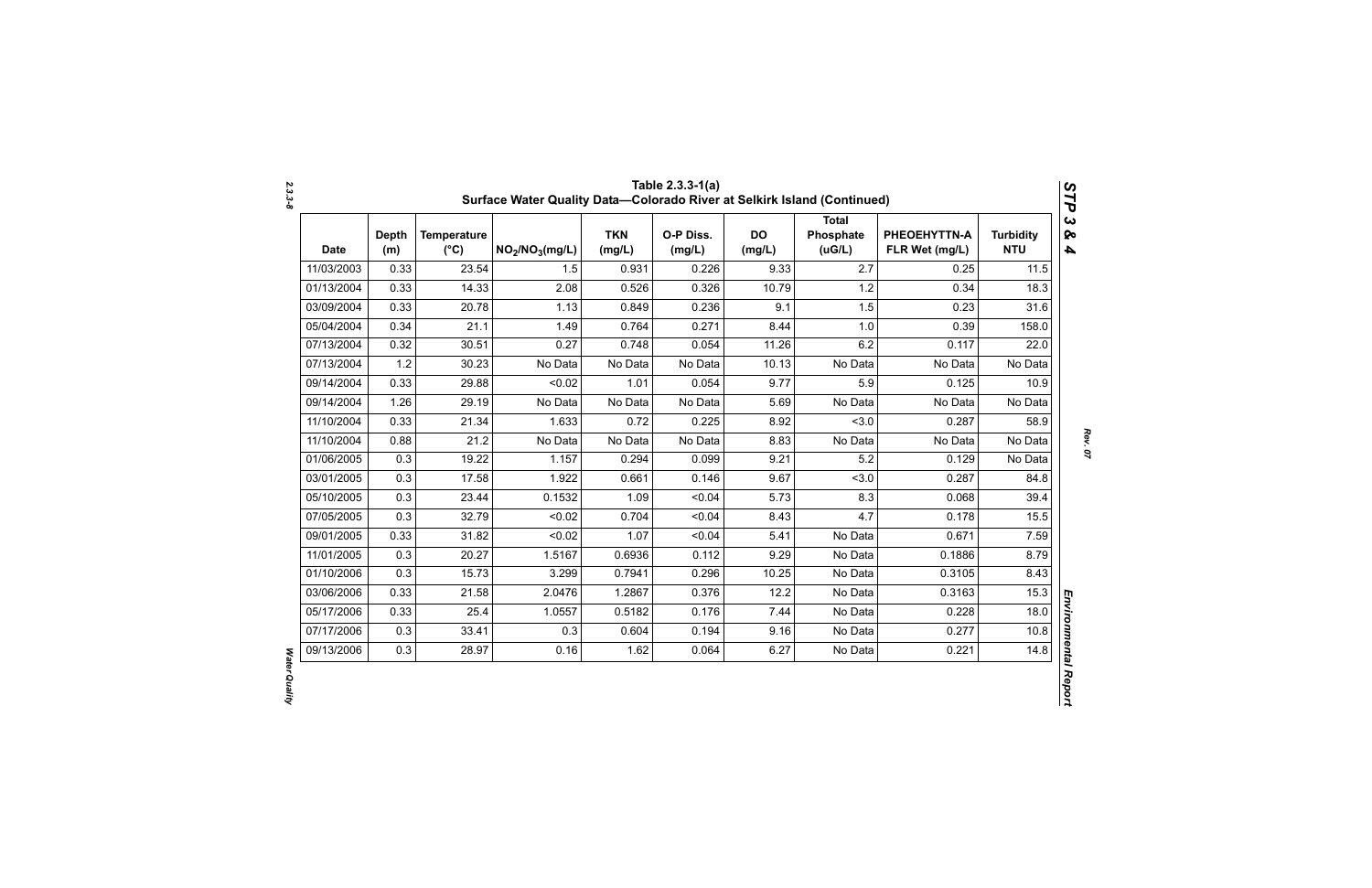| <b>Date</b> | <b>Depth</b><br>(m) | <b>TOC</b><br>(mg/L) | <b>Chloride</b><br>mg/L) | Chlorophyll-A-Phyto<br><b>CHFLuG/L</b> | E. Coli<br>(H/100 ml) | <b>Enterococcus</b><br><b>IDEXX</b><br>(MPN/100/ml) |
|-------------|---------------------|----------------------|--------------------------|----------------------------------------|-----------------------|-----------------------------------------------------|
| 01/03/2000  | 0.3                 | 2.03                 | 2,290                    | No Data                                | 49                    | No Data                                             |
| 03/16/2000  | 0.3                 | 3.21                 | 1,200                    | No Data                                | 128                   | No Data                                             |
| 05/03/2000  | 0.3                 | 3.14                 | 2,380                    | No Data                                | 300                   | No Data                                             |
| 07/11/2000  | 2.2                 | 2.09                 | 4,690                    | No Data                                | 7                     | No Data                                             |
| 09/12/2000  | 0.33                | 1.74                 | 12,400                   | No Data                                | 1                     | No Data                                             |
| 11/06/2000  | 0.33                | 2.1                  | 3,040                    | No Data                                | 600                   | No Data                                             |
| 01/04/2001  | 0.33                | 4.92                 | 32.2                     | No Data                                | 80                    | No Data                                             |
| 03/01/2001  | 0.33                | 3.61                 | 45.5                     | No Data                                | 49                    | No Data                                             |
| 05/03/2001  | 0.33                | 3.59                 | 408                      | No Data                                | 9                     | No Data                                             |
| 07/18/2001  | 0.33                | 4.14                 | 1,530                    | No Data                                | 142                   | No Data                                             |
| 09/05/2001  | 0.33                | 7.28                 | 14.5                     | No Data                                | 300                   | 1,400                                               |
| 11/26/2001  | 0.33                | 3.52                 | 35.6                     | No Data                                | No Data               | 209                                                 |
| 01/16/2002  | 0.33                | 3.47                 | 37.9                     | No Data                                | No Data               | 16.6                                                |
| 03/20/2002  | 0.33                | 2.62                 | 783                      | No Data                                | No Data               | 30                                                  |
| 05/09/2002  | 0.33                | 2.68                 | 1,210                    | No Data                                | No Data               | No Data                                             |
| 07/01/2002  | 0.33                | 4.74                 | 39                       | No Data                                | No Data               | 240                                                 |
| 09/09/2002  | 0.33                | 7.08                 | 18.1                     | No Data                                | No Data               | 7,700                                               |
| 11/05/2002  | 0.33                | 4.7                  | 6.21                     | No Data                                | No Data               | 1,900                                               |
| 01/02/2003  | 0.3                 | 6.22                 | 26.4                     | No Data                                | No Data               | 450                                                 |
| 03/05/2003  | 0.3                 | 4                    | 31.4                     | No Data                                | No Data               | 19                                                  |
| 05/07/2003  | 0.33                | 3.41                 | 401                      | No Data                                | No Data               | 34                                                  |
| 07/02/2003  | 0.33                | 2.59                 | 687                      | No Data                                | No Data               | 33                                                  |
| 09/30/2003  | 033                 | 4.55                 | 348                      | 57                                     | No Data               | 4                                                   |
| 11/03/2003  | 0.33                | 3.22                 | 354                      | 14.9                                   | No Data               | 41                                                  |
| 01/13/2004  | 0.33                | 2.6                  | 1,190                    | 7.2                                    | No Data               | 61                                                  |
| 03/09/2004  | 0.33                | 5.5                  | 110                      | 8.2                                    | No Data               | 180                                                 |
| 05/04/2004  | 0.34                | 6.2                  | 20.3                     | 3.5                                    | No Data               | 240                                                 |
| 07/13/2004  | 0.32                | 4.2                  | 33.9                     | 26.3                                   | No Data               | 540                                                 |
| 09/14/2004  | 0.33                | 2.6                  | 2,060                    | 26.1                                   | No Data               | 160                                                 |
| 11/10/2004  | 0.33                | 5.88                 | 93.2                     | 5.7                                    | No Data               | 1,600                                               |
| 01/06/2005  | 0.3                 | 2.74                 | 37.9                     | 18.7                                   | No Data               | No Data                                             |
| 03/01/2005  | 0.3                 | 4.92                 | 30.8                     | $\overline{\leq}$                      | No Data               | 87                                                  |
| 05/10/2005  | 0.3                 | 3                    | 267                      | 32.7                                   | No Data               | 10 <sup>°</sup>                                     |
| 07/05/2005  | 0.3                 | 3.53                 | 343                      | 21                                     | No Data               | 10                                                  |
| 09/01/2005  | 0.33                | 2.89                 | 4,450                    | No Data                                | No Data               | 20                                                  |
| 11/01/2005  | 0.3                 | 2.025                | 1,277.96                 | No Data                                | No Data               | 10                                                  |
| 01/10/2006  | 0.3                 | 3.527                | 969.356                  | No Data                                | No Data               | $\mathbf{1}$                                        |
| 03/06/2006  | 0.33                | 2.694                | 1,122.32                 | No Data                                | No Data               | 10                                                  |
| 05/17/2006  | 0.33                | 3.353                | 1,289.32                 | No Data                                | No Data               | op31                                                |
| 07/17/2006  | 0.3                 | 4.3                  | 203                      | No Data                                | No Data               | 10                                                  |
| 09/13/2006  | 0.3                 | 3.65                 | 2,160                    | No Data                                | No Data               | 82                                                  |

**Table 2.3.3-1(b) Surface Water Quality Data—Colorado River at Selkirk Island**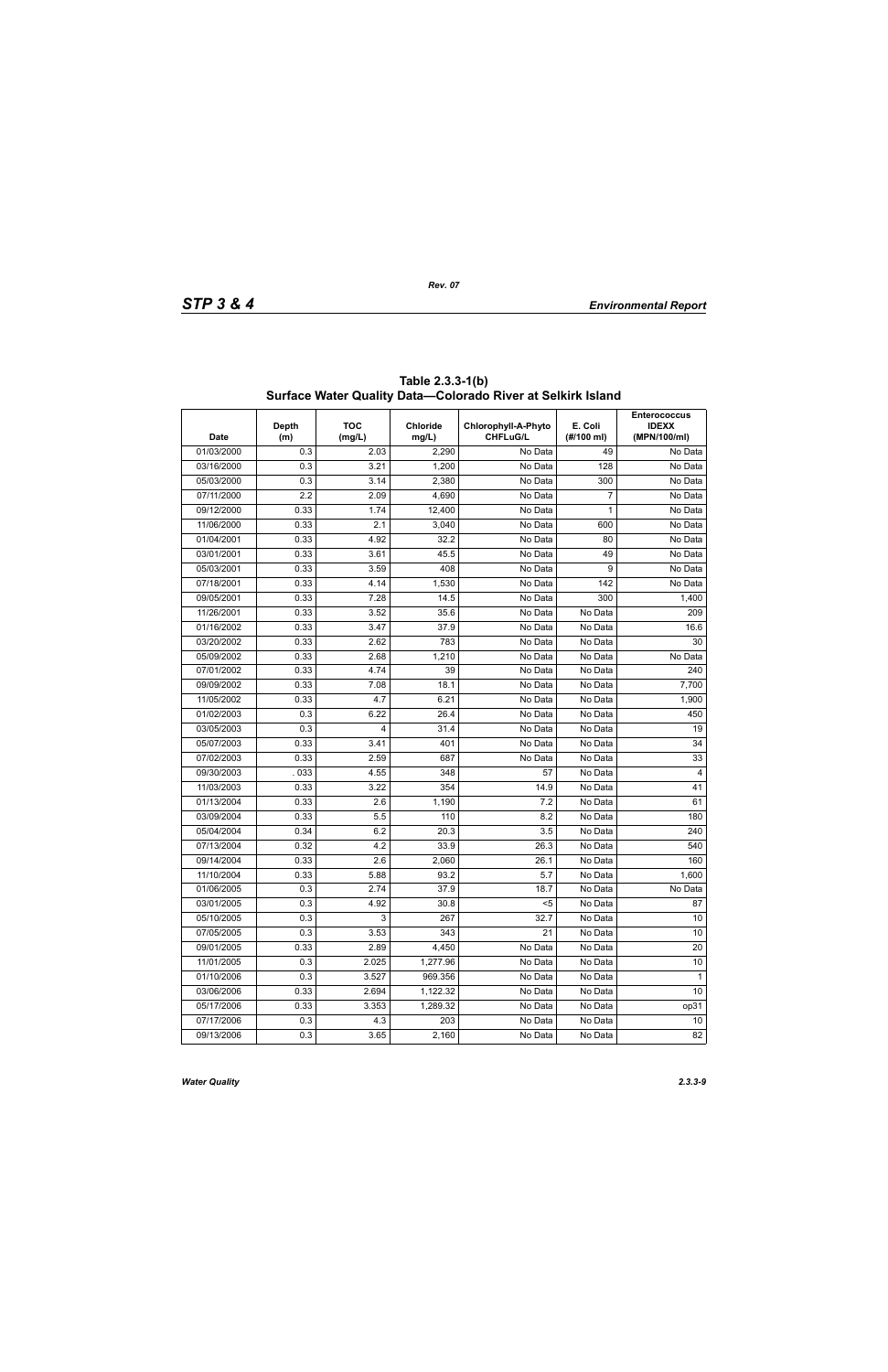| <b>Date</b> | <b>Depth</b><br>(m) | <b>Total Alkalinity</b><br>CaCo <sub>3</sub><br>(mg/L) | <b>Chlorophyll-A</b><br>Corrected<br>(ug/L) | <b>Fecal Coli</b><br><b>MFM-FCBR</b><br>(#/100ml) |
|-------------|---------------------|--------------------------------------------------------|---------------------------------------------|---------------------------------------------------|
| 01/03/2000  | 0.3                 | 222                                                    | 21                                          | 64                                                |
| 03/16/2000  | 0.3                 | 188                                                    | 6.6                                         | 168                                               |
| 05/03/2000  | 0.3                 | 163                                                    | 10.9                                        | 700                                               |
| 07/11/2000  | 2.2                 | 162                                                    | 4.8                                         | 6                                                 |
| 09/12/2000  | 0.33                | 158                                                    | 15.8                                        | 2                                                 |
| 11/06/2000  | 0.33                | 134                                                    | 3.7                                         | 600                                               |
| 01/04/2001  | 0.33                | 137                                                    | 0.9                                         | 112                                               |
| 03/01/2001  | 0.33                | 152                                                    | 2.51                                        | 132                                               |
| 05/03/2001  | 0.33                | 182                                                    | 21.9                                        | 8                                                 |
| 07/18/2001  | 0.33                | 165                                                    | 19.2                                        | 400                                               |
| 09/05/2001  | 0.33                | 94.1                                                   | 1                                           | No Data                                           |
| 11/26/2001  | 0.33                | 176                                                    | 0.836                                       | No Data                                           |
| 01/16/2002  | 0.33                | 189                                                    | 6.48                                        | No Data                                           |
| 03/20/2002  | 0.33                | 224                                                    | 15.6                                        | No Data                                           |
| 05/09/2002  | 0.33                | 148                                                    | 18                                          | No Data                                           |
| 07/01/2002  | 0.33                | 108                                                    | 7.5                                         | No Data                                           |
| 09/09/2002  | 0.33                | 81                                                     | 12.9                                        | No Data                                           |
| 11/05/2002  | 0.33                | 75                                                     | 1.3                                         | No Data                                           |
| 01/02/2003  | 0.3                 | 151                                                    | 5.4                                         | No Data                                           |
| 03/05/2003  | 0.3                 | 184                                                    | 9.1                                         | No Data                                           |
| 05/07/2003  | 0.33                | 183                                                    | 27.6                                        | No Data                                           |
| 07/02/2003  | 0.33                | 167                                                    | 16.7                                        | No Data                                           |
| 09/30/2003  | 0.33                | 166                                                    | No Data                                     | No Data                                           |
| 11/03/2003  | 0.33                | 203                                                    | No Data                                     | No Data                                           |
| 01/13/2004  | 0.33                | 205                                                    | No Data                                     | No Data                                           |
| 03/09/2004  | 0.33                | 136                                                    | No Data                                     | $\overline{No}$ Data                              |
| 05/04/2004  | 0.34                | 94                                                     | No Data                                     | No Data                                           |
| 07/13/2004  | 0.32                | 183                                                    | No Data                                     | No Data                                           |
| 09/14/2004  | 0.33                | 182                                                    | No Data                                     | No Data                                           |
| 11/10/2004  | 0.33                | 133                                                    | No Data                                     | No Data                                           |
| 01/06/2005  | 0.3                 | 218                                                    | No Data                                     | No Data                                           |
| 03/01/2005  | 0.3                 | 162                                                    | No Data                                     | No Data                                           |
| 05/10/2005  | 0.3                 | 176                                                    | No Data                                     | No Data                                           |
| 07/05/2005  | 0.3                 | 160                                                    | No Data                                     | No Data                                           |
| 09/01/2005  | 0.33                | 171                                                    | No Data                                     | No Data                                           |
| 11/01/2005  | 0.3                 | 223.1                                                  | 5.9808                                      | No Data                                           |
| 01/10/2006  | 0.3                 | 235.3                                                  | 5.72448                                     | No Data                                           |
| 03/06/2006  | 0.33                | 215                                                    | 24.6153                                     | No Data                                           |
| 05/17/2006  | 0.33                | 118.7                                                  | 6.94093                                     | No Data                                           |
| 07/17/2006  | 0.3                 | 160                                                    | 18.8                                        | No Data                                           |
| 09/13/2006  | 0.3                 | 170                                                    | 15.2                                        | No Data                                           |

**Table 2.3.3-1(b) Surface Water Quality Data—Colorado River at Selkirk Island (Continued)**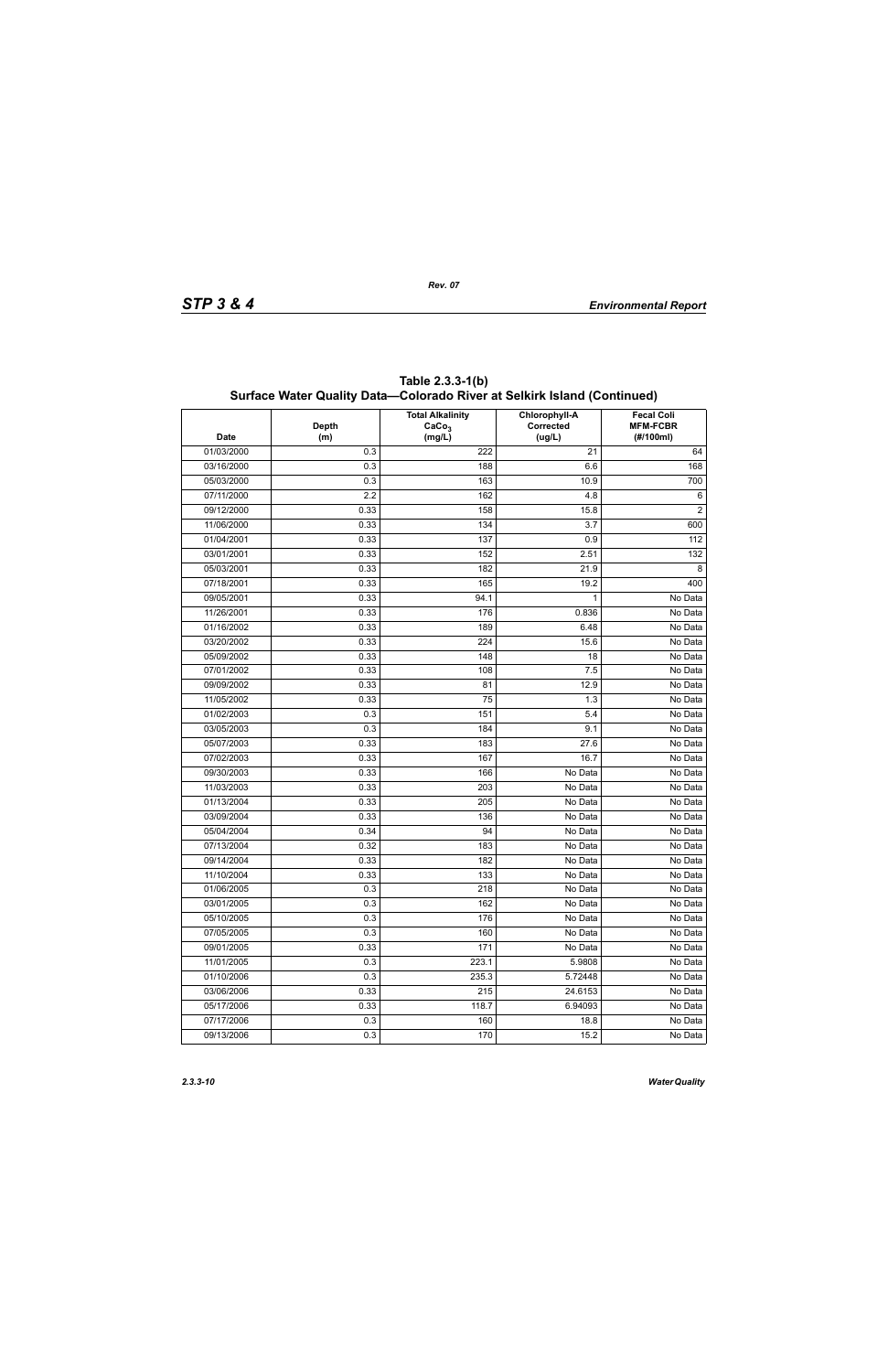| <b>Date</b> | <b>Depth</b><br>(m) | $NH3-N$<br><b>Total</b><br>(mg/L) | pH<br>(SU) | <b>PHEOPHTN A</b><br>(ug/L) | <b>Residual Total</b><br>(Nonfilterable)<br>(mg/L) | <b>Residual</b><br><b>Total Filtrate</b><br>Dissolved-180<br>(mg/L) | <b>Specific</b><br><b>Conductivity</b><br><b>Field</b><br>(µmhos/cm) | Sulfate SO <sub>4</sub><br>(mg/L) |
|-------------|---------------------|-----------------------------------|------------|-----------------------------|----------------------------------------------------|---------------------------------------------------------------------|----------------------------------------------------------------------|-----------------------------------|
| 01/03/2000  | 0.3                 | < 0.02                            | No Data    | 6.9                         | 21                                                 | 4,280                                                               | No Data                                                              | 340                               |
| 01/03/2000  | 1.0                 | No Data                           | 8.16       | No Data                     | No Data                                            | No Data                                                             | 7,766                                                                | No Data                           |
| 03/16/2000  | 0.3                 | 0.098                             | No Data    | 2.3                         | 21                                                 | 2,380                                                               | No Data                                                              | 206                               |
| 03/16/2000  | 1.0                 | No Data                           | 8.08       | No Data                     | No Data                                            | No Data                                                             | 4,287                                                                | No Data                           |
| 05/03/2000  | 0.3                 | 0.291                             | No Data    | 2.6                         | 34                                                 | No Data                                                             | No Data                                                              | 338                               |
| 05/03/2000  | 1.0                 | No Data                           | 7.95       | No Data                     | No Data                                            | No Data                                                             | 7,241d                                                               | No Data                           |
| 07/11/2000  | 2.2                 | < 0.02                            | 7.74       | 1.3                         | 31                                                 | No Data                                                             | 23,468                                                               | 582                               |
| 09/12/2000  | 0.33                | < 0.02                            | No Data    | 5.2                         | 91                                                 | No Data                                                             | No Data                                                              | 1,650                             |
| 09/12/2000  | 0.5                 | No Data                           | 8.14       | No Data                     | No Data                                            | No Data                                                             | 33,826                                                               | No Data                           |
| 11/06/2000  | 0.33                | 0.135                             | No Data    | 1.2                         | 47                                                 | No Data                                                             | No Data                                                              | 408                               |
| 11/06/2000  | 1.0                 | No Data                           | 7.85       | No Data                     | No Data                                            | No Data                                                             | 9,539                                                                | No Data                           |
| 01/04/2001  | 0.33                | 0.0223                            | No Data    | < 0.5                       | 66                                                 | No Data                                                             | No Data                                                              | 35.1                              |
| 01/04/2001  | 0.6                 | No Data                           | 8.02       | No Data                     | No Data                                            | No Data                                                             | 432                                                                  | No Data                           |
| 03/01/2001  | 0.33                | < 0.02                            | No Data    | 0.593                       | 37                                                 | No Data                                                             | No Data                                                              | 35.2                              |
| 03/01/2001  | 0.8                 | No Data                           | 8.2        | No Data                     | No Data                                            | No Data                                                             | 508                                                                  | No Data                           |
| 05/03/2001  | 0.2                 | No Data                           | 8.65       | No Data                     | No Data                                            | No Data                                                             | 1,815d                                                               | No Data                           |
| 05/03/2001  | 0.33                | 0.037                             | No Data    | 6.6                         | 30                                                 | No Data                                                             | No Data                                                              | 91.2                              |
| 07/18/2001  | 0.33                | < 0.02                            | No Data    | 7.34                        | 29                                                 | No Data                                                             | No Data                                                              | 217                               |
| 07/18/2001  | 0.7                 | No Data                           | 8.59       | No Data                     | No Data                                            | No Data                                                             | 5,189                                                                | No Data                           |
| 09/05/2001  | 0.33                | < 0.02                            | No Data    | < 0.5                       | 113                                                | No Data                                                             | No Data                                                              | 15.4                              |
| 09/05/2001  | 0.5                 | No Data                           | 7.61       | No Data                     | No Data                                            | No Data                                                             | 260                                                                  | No Data                           |
| 11/26/2001  | 0.33                | < 0.02                            | No Data    | < 0.5                       | 77                                                 | No Data                                                             | No Data                                                              | 30.4                              |

Water Quality *Water Quality 2.3.3-11*

*Rev. 07*

*STP 3 & 4*

 $2.3.3 - 11$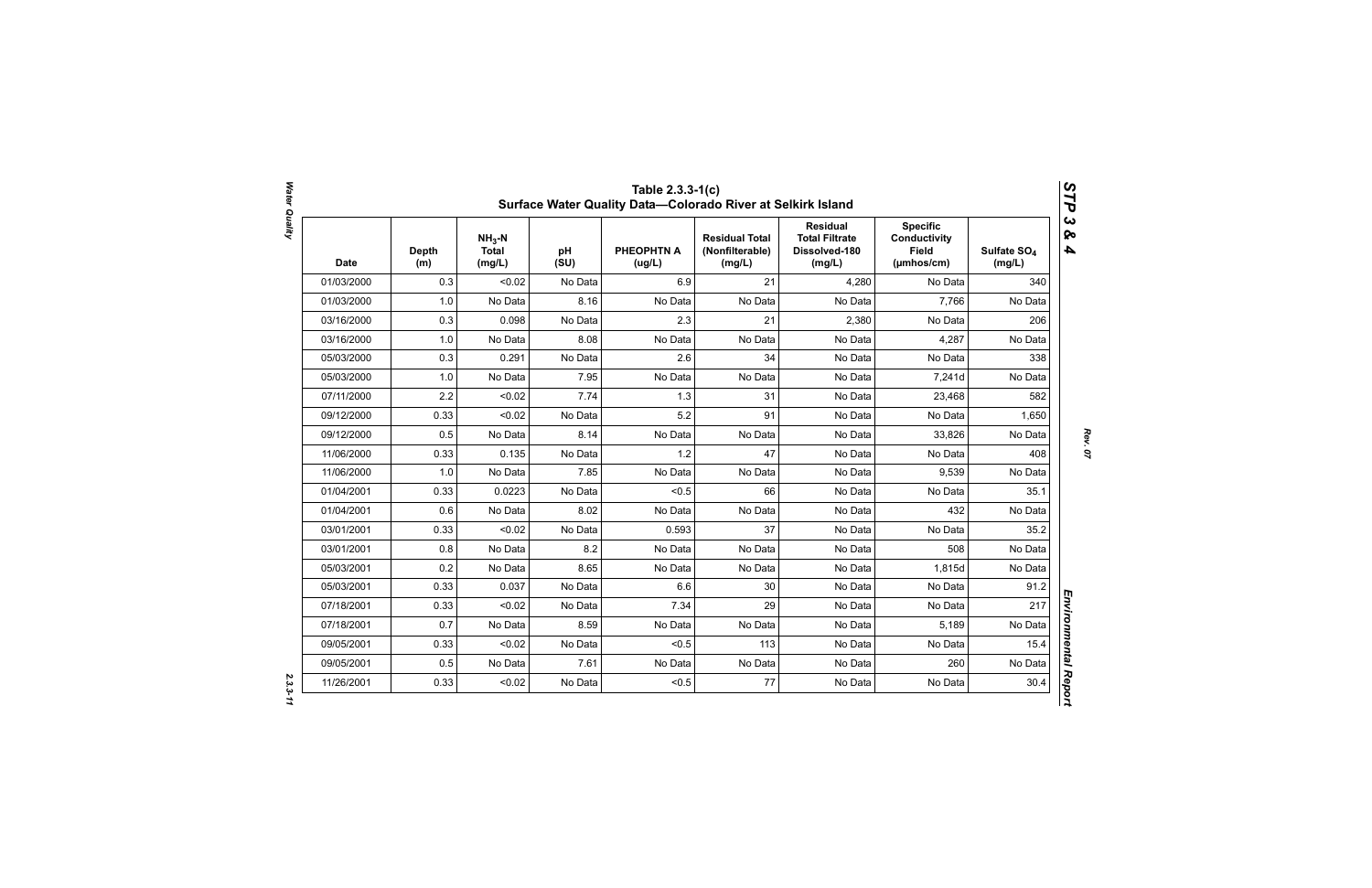| <b>Date</b> | <b>Depth</b><br>(m) | $NH3-N$<br><b>Total</b><br>(mg/L) | pH<br>(SU) | <b>PHEOPHTN A</b><br>(ug/L) | <b>Residual Total</b><br>(Nonfilterable)<br>(mg/L) | <b>Residual</b><br><b>Total Filtrate</b><br>Dissolved-180<br>(mg/L) | <b>Specific</b><br><b>Conductivity</b><br><b>Field</b><br>$(\mu m \text{hos/cm})$ | Sulfate SO <sub>4</sub><br>(mg/L) |
|-------------|---------------------|-----------------------------------|------------|-----------------------------|----------------------------------------------------|---------------------------------------------------------------------|-----------------------------------------------------------------------------------|-----------------------------------|
| 11/26/2001  | 0.8                 | No Data                           | 7.9        | No Data                     | No Data                                            | No Data                                                             | 504                                                                               | No Data                           |
| 01/16/2002  | 0.33                | 0.0413                            | No Data    | 1.73                        | 42                                                 | No Data                                                             | No Data                                                                           | 36.5                              |
| 01/16/2002  | 0.5                 | No Data                           | 7.87       | No Data                     | No Data                                            | No Data                                                             | 537                                                                               | No Data                           |
| 03/20/2002  | 0.33                | 0.04                              | No Data    | 9.7                         | 11                                                 | No Data                                                             | No Data                                                                           | 132                               |
| 03/20/2002  | 0.8                 | No Data                           | 8.3        | No Data                     | No Data                                            | No Data                                                             | 3,094                                                                             | No Data                           |
| 05/09/2002  | 0.33                | < 0.02                            | No Data    | 4.4                         | 14                                                 | No Data                                                             | No Data                                                                           | 177                               |
| 07/01/2002  | 0.33                | 0.06                              | No Data    | 2.5                         | 38                                                 | No Data                                                             | No Data                                                                           | 18                                |
| 09/09/2002  | 0.33                | < 0.02                            | No Data    | 5.8                         | 320                                                | No Data                                                             | No Data                                                                           | 7.2                               |
| 09/09/2002  | 0.6                 | No Data                           | 7.83       | No Data                     | No Data                                            | No Data                                                             | 224                                                                               | No Data                           |
| 09/09/2002  | 2.0                 | No Data                           | 7.8        | No Data                     | No Data                                            | No Data                                                             | 225                                                                               | No Data                           |
| 11/05/2002  | 0.3                 | No Data                           | 8.17       | No Data                     | No Data                                            | No Data                                                             | 142                                                                               | No Data                           |
| 11/05/2002  | 0.33                | < 0.02                            | No Data    | < 0.5                       | 506                                                | No Data                                                             | No Data                                                                           | 4.83                              |
| 01/02/2003  | 0.3                 | < 0.02                            | 8          | 1.7                         | 408                                                | No Data                                                             | 379                                                                               | 26.1                              |
| 01/02/2003  | 1.6                 | No Data                           | 7.92       | No Data                     | No Data                                            | No Data                                                             | 379                                                                               | No Data                           |
| 03/05/2003  | 0.3                 | < 0.02                            | 8.08       | 2.2                         | 193                                                | No Data                                                             | 477                                                                               | 32.6                              |
| 05/07/2003  | 0.3                 | No Data                           | 7.88       | No Data                     | No Data                                            | No Data                                                             | 1,755                                                                             | No Data                           |
| 05/07/2003  | 0.33                | 0.243                             | No Data    | 6.4                         | 24                                                 | No Data                                                             | No Data                                                                           | 82                                |
| 05/07/2003  | 1.1                 | No Data                           | 7.85       | No Data                     | No Data                                            | No Data                                                             | 1,757                                                                             | No Data                           |
| 07/02/2003  | 0.3                 | No Data                           | 8.2        | No Data                     | No Data                                            | No Data                                                             | 2,686                                                                             | No Data                           |
| 07/02/2003  | 0.33                | 0.069                             | No Data    | 3.6                         | 18                                                 | No Data                                                             | No Data                                                                           | 116                               |
| 07/02/2003  | 1.2                 | No Data                           | 8.16       | No Data                     | No Data                                            | No Data                                                             | 2,721                                                                             | No Data                           |
| 09/30/2003  | 0.33                | 0.02                              | 8.37       | No Data                     | 31                                                 | 969                                                                 | 1,793                                                                             | 78.1                              |

*Water Quality* 

Water Quality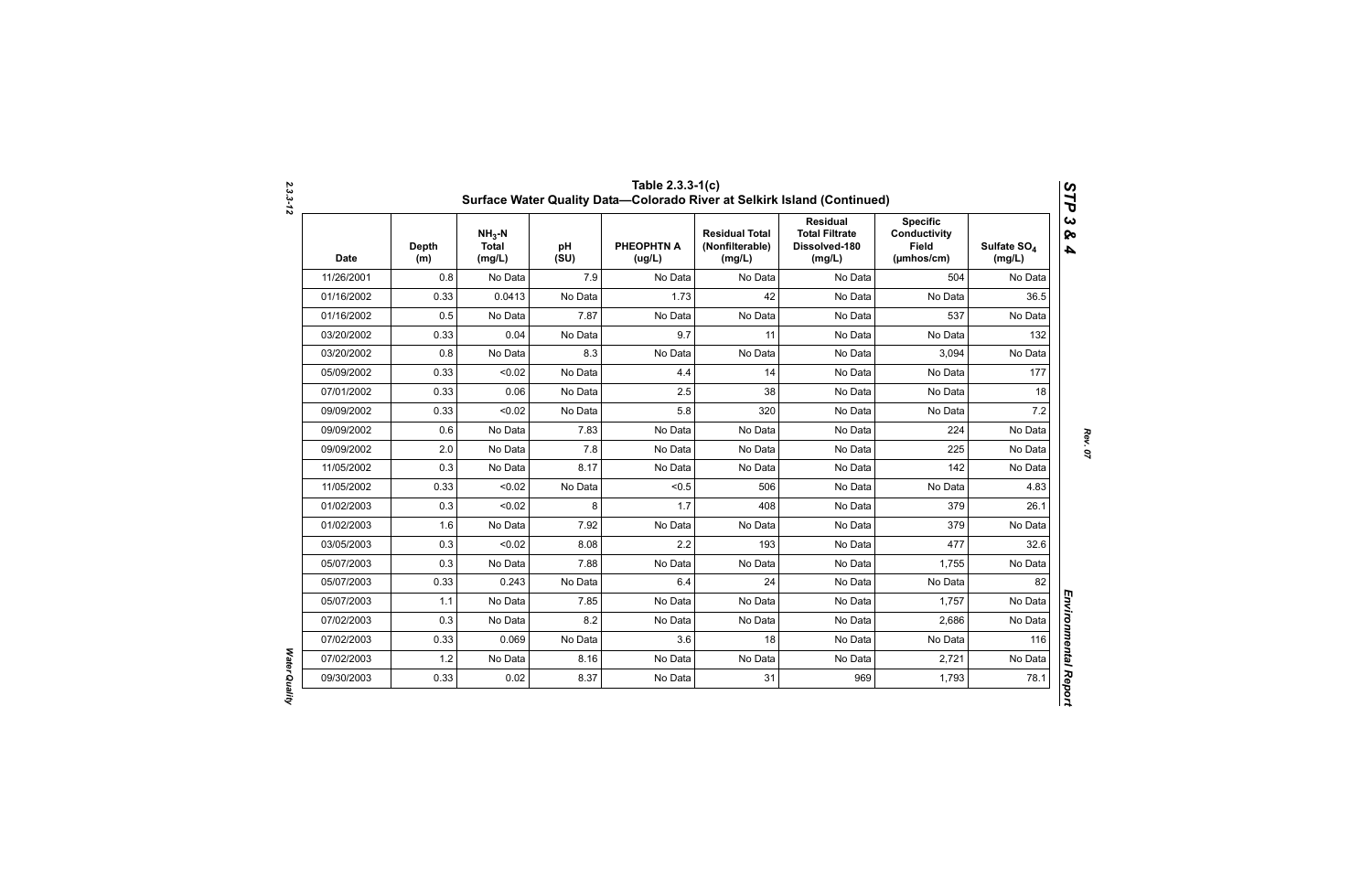| <b>Date</b> | <b>Depth</b><br>(m) | $NH3-N$<br><b>Total</b><br>(mg/L) | pH<br>(SU) | <b>PHEOPHTN A</b><br>(ug/L) | <b>Residual Total</b><br>(Nonfilterable)<br>(mg/L) | <b>Residual</b><br><b>Total Filtrate</b><br>Dissolved-180<br>(mg/L) | <b>Specific</b><br><b>Conductivity</b><br><b>Field</b><br>(µmhos/cm) | Sulfate SO <sub>4</sub><br>(mg/L) |
|-------------|---------------------|-----------------------------------|------------|-----------------------------|----------------------------------------------------|---------------------------------------------------------------------|----------------------------------------------------------------------|-----------------------------------|
| 11/03/2003  | 0.33                | < 0.02                            | 8.03       | No Data                     | 20                                                 | 873                                                                 | 1,616                                                                | 65.2                              |
| 01/13/2004  | 0.33                | < 0.02                            | 7.86       | No Data                     | 24                                                 | 2,450                                                               | 4,239                                                                | 171                               |
| 03/09/2004  | 0.33                | < 0.02                            | 7.9        | No Data                     | 21                                                 | 447                                                                 | 788                                                                  | 53.5                              |
| 05/04/2004  | 0.34                | 0.029                             | 7.82       | No Data                     | 44                                                 | 249                                                                 | 305                                                                  | 18.8                              |
| 07/13/2004  | 0.32                | < 0.02                            | 8.4        | No Data                     | 21                                                 | 279                                                                 | 504                                                                  | 24.6                              |
| 07/13/2004  | 1.2                 | No Data                           | 8.34       | No Data                     | No Data                                            | No Data                                                             | 510                                                                  | No Data                           |
| 09/14/2004  | 0.33                | < 0.02                            | 8.22       | No Data                     | 11                                                 | 3,650                                                               | 6,933                                                                | 271                               |
| 09/14/2004  | 1.26                | No Data                           | 7.92       | No Data                     | No Data                                            | No Data                                                             | 10,360                                                               | No Data                           |
| 11/10/2004  | 0.33                | 0.038                             | 7.61       | No Data                     | 49                                                 | 354                                                                 | 679                                                                  | 36.3                              |
| 11/10/2004  | 0.88                | No Data                           | 7.61       | No Data                     | No Data                                            | No Data                                                             | 649                                                                  | No Data                           |
| 01/06/2005  | 0.3                 | < 0.02                            | 8.21       | No Data                     | 29                                                 | 337                                                                 | 599                                                                  | 34.1                              |
| 03/01/2005  | 0.3                 | < 0.02                            | 8.08       | No Data                     | 67                                                 | 278                                                                 | 477                                                                  | 27.1                              |
| 05/10/2005  | 0.3                 | 0.215                             | 7.8        | No Data                     | 44                                                 | 668                                                                 | 1,294                                                                | 61.1                              |
| 07/05/2005  | 0.3                 | < 0.02                            | 8.21       | No Data                     | 18                                                 | 829                                                                 | 1,593                                                                | 65.8                              |
| 09/01/2005  | 0.33                | < 0.02                            | 8.26       | No Data                     | 13                                                 | 9,420                                                               | 20,720                                                               | 654                               |
| 11/01/2005  | 0.3                 | 0.07909                           | 8.07       | $3$                         | 8                                                  | 2,335                                                               | 4,743                                                                | 180.455                           |
| 01/10/2006  | 0.3                 | 0.03709                           | 8.14       | $3$                         | 9                                                  | 1,810                                                               | 3,912                                                                | 153.04                            |
| 03/06/2006  | 0.33                | < 0.02                            | 8.47       | $3$                         | 23                                                 | 2,115                                                               | 4,272                                                                | 174.74                            |
| 05/17/2006  | 0.33                | 0.087443                          | 7.93       | $3$                         | 14                                                 | 2,365                                                               | 4,552                                                                | 195.828                           |
| 07/17/2006  | 0.3                 | < 0.02                            | 8.28       | $3$                         | 9                                                  | 571                                                                 | 1,172                                                                | 50.8                              |
| 09/13/2006  | 0.3                 | 0.176                             | 7.89       | 5.11                        | 16                                                 | 4,010                                                               | 7,295                                                                | 271                               |

Water Quality *Water Quality 2.3.3-13*

2.3.3-13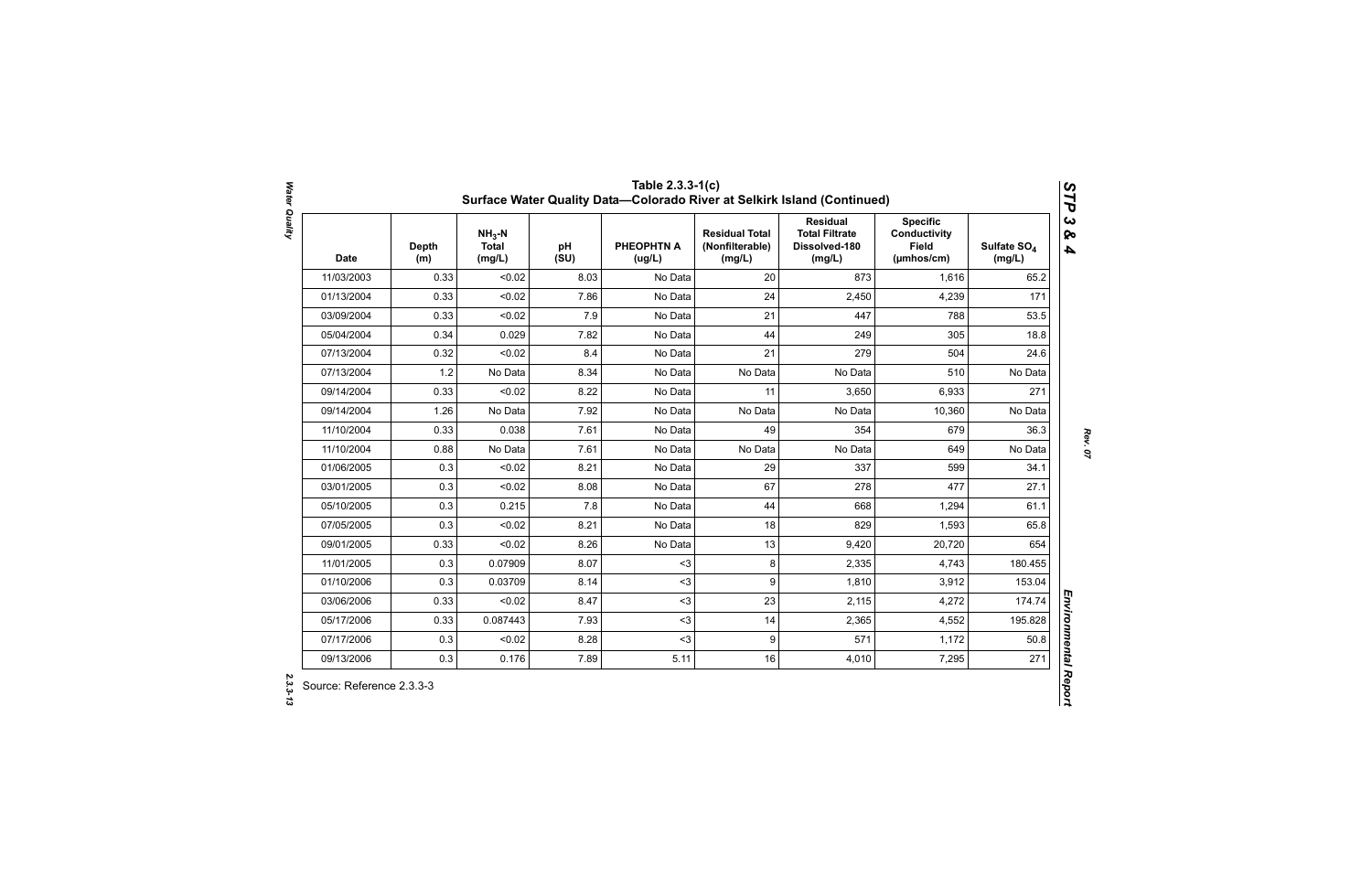| 205,600<br>January<br>194,500<br>February<br>March<br>63,200<br>60,400<br>April<br>May<br>255,400<br>210,500<br>June<br>108,400<br>July<br>62,000<br>August<br>61,900<br>September<br>October<br>71,300<br>66,500<br>November<br>68,000<br>December | 3,344<br>3,502<br>1,028<br>1,015<br>4,154<br>3,538<br>1,763<br>1,008<br>1,040 |
|-----------------------------------------------------------------------------------------------------------------------------------------------------------------------------------------------------------------------------------------------------|-------------------------------------------------------------------------------|
|                                                                                                                                                                                                                                                     |                                                                               |
|                                                                                                                                                                                                                                                     |                                                                               |
|                                                                                                                                                                                                                                                     |                                                                               |
|                                                                                                                                                                                                                                                     |                                                                               |
|                                                                                                                                                                                                                                                     |                                                                               |
|                                                                                                                                                                                                                                                     |                                                                               |
|                                                                                                                                                                                                                                                     |                                                                               |
|                                                                                                                                                                                                                                                     |                                                                               |
|                                                                                                                                                                                                                                                     |                                                                               |
|                                                                                                                                                                                                                                                     | 1,160                                                                         |
|                                                                                                                                                                                                                                                     | 1,118                                                                         |
|                                                                                                                                                                                                                                                     | 1,143                                                                         |
| Source: Reference 2.3.3-4                                                                                                                                                                                                                           |                                                                               |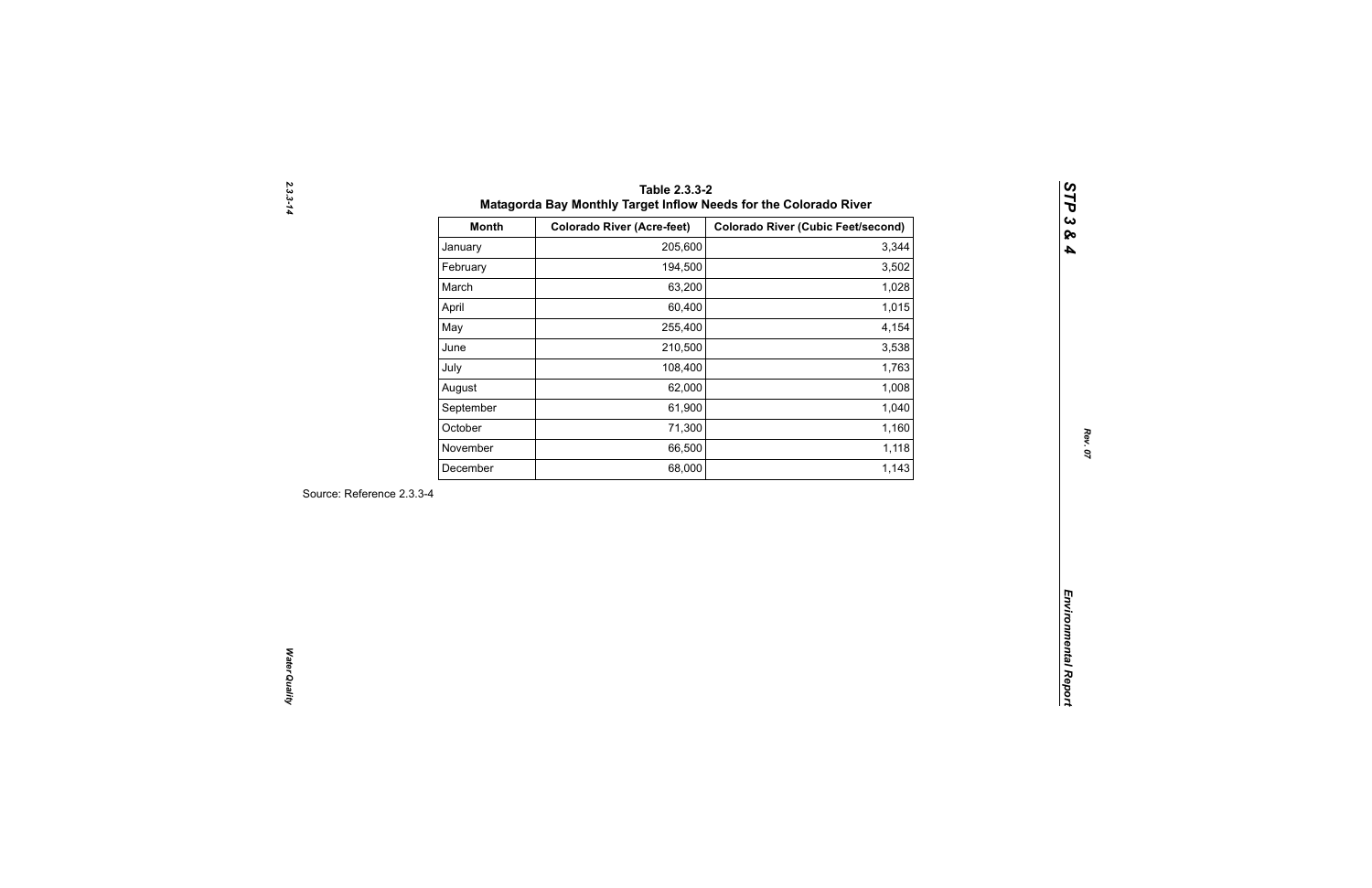|                                                       | Sample Date [2]<br><b>July 25, 2006</b> |              | Sample Date [3]<br>Oct. 17, 2006 |              |  |
|-------------------------------------------------------|-----------------------------------------|--------------|----------------------------------|--------------|--|
| <b>Parameter</b>                                      | <b>Filtered</b>                         | <b>Total</b> | <b>Filtered</b>                  | <b>Total</b> |  |
| Aluminum (Al)                                         | < 0.5                                   | 1.7          | 1.0                              | 1.4          |  |
| Barium (Ba)                                           | 2.0                                     | 2.0          | 4.0                              | 4.0          |  |
| Boron (B)                                             | 1.2                                     | 1.2          | 1.1                              | 1.1          |  |
| Cadmium (Cd)                                          | 2.00                                    | 2.00         | < 0.40                           | < 0.40       |  |
| Calcium (Ca)                                          | 48                                      | 53           | 50                               | 53           |  |
| Chromium (Cr)                                         | < 0.05                                  | < 0.05       | < 0.10                           | 0.24         |  |
| Copper (Cu)                                           | < 0.05                                  | < 0.05       | < 0.10                           | < 0.10       |  |
| Iron (Fe)                                             | < 0.05                                  | 1.4          | < 0.10                           | 0.95         |  |
| Lead (Pb)                                             | 1.0                                     | 1.0          | 2.0                              | 2.0          |  |
| Lithium (Li)                                          | < 0.05                                  | < 0.05       | < 0.10                           | < 0.10       |  |
| Magnesium (Mg)                                        | 78                                      | 78           | 78                               | 78           |  |
| Manganese (Mn)                                        | < 0.05                                  | 0.26         | < 0.10                           | < 0.10       |  |
| Molybdenum (Mo)                                       | < 0.5                                   | < 0.5        | 1.0                              | 1.0          |  |
| Nickel (Ni)                                           | < 0.5                                   | < 0.5        | 1.0                              | 1.0          |  |
| Phosphorus (P)                                        | < 5.0                                   | 5.0          | < 9.9                            | < 9.9        |  |
| Phosphorus $(PO4)$                                    | < 15.3                                  | < 15.3       | < 30.3                           | < 30.4       |  |
| Potassium (K)                                         | 22.0                                    | 22.0         | 24.0                             | 24.0         |  |
| Silica $(S_iO_2)$                                     | 19.0                                    | 28           | 17.0                             | 25.0         |  |
| Sodium (Na)                                           | 560                                     | 560          | 620                              | 620          |  |
| Strontium (Sr)                                        | 0.81                                    | 0.81         | 0.82                             | 0.82         |  |
| Vanadium (V)                                          | 1.00                                    | 1.00         | < 4.95                           | < 4.96       |  |
| Zinc (Zn)                                             | < 0.05                                  | < 0.05       | < 0.10                           | < 0.10       |  |
| Calcium $(C_2CO_3)$                                   | 120                                     | 130          | 120                              | 130          |  |
| Magnesium $(C_aCO_3)$                                 | 320                                     | 320          | 320                              | 320          |  |
| Sodium $(C_aCO_3)$                                    | 1,200                                   | 1,200        | 1,400                            | 1,400        |  |
| Calculated Hardness (C <sub>a</sub> CO <sub>3</sub> ) | 440                                     | 450          | 440                              | 450          |  |
| Bromide (Br)                                          |                                         | 6.6          |                                  | 6.9          |  |
| Chloride (CI)                                         |                                         | 1,100        |                                  | 1,100        |  |
| Nitrate $(NO3)$                                       |                                         | 2.0          |                                  | 2.0          |  |

**Table 2.3.3-3 Water Quality Data—Main Cooling Reservoir [1]**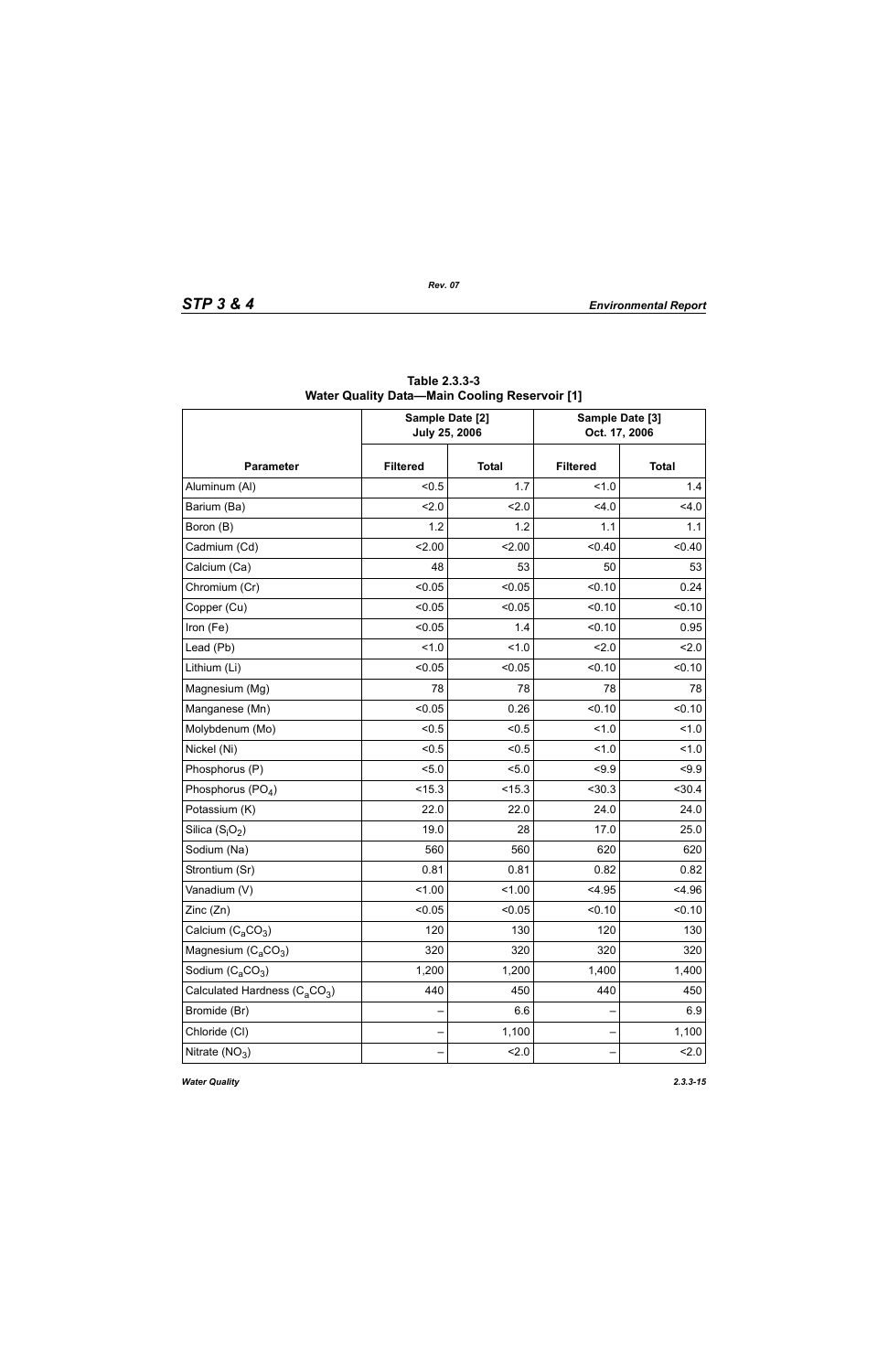|                                 |                 | Sample Date [2]<br><b>July 25, 2006</b> | Sample Date [3]<br>Oct. 17, 2006 |              |  |
|---------------------------------|-----------------|-----------------------------------------|----------------------------------|--------------|--|
| <b>Parameter</b>                | <b>Filtered</b> | <b>Total</b>                            | <b>Filtered</b>                  | <b>Total</b> |  |
| Nitrite $(NO2)$                 |                 | 2.0                                     |                                  | 2.0          |  |
| Sulfate $(SO4)$                 |                 | 190                                     |                                  | 190          |  |
| Chloride $(C_aCO_3)$            |                 | 1,500                                   |                                  | 1,500        |  |
| Nitrate $(C_4CO_3)$             |                 | 1.6                                     |                                  | 1.6          |  |
| Sulfate $(C_4CO_3)$             |                 | 190                                     |                                  | 200          |  |
| Bicarbonate $(C_aCO_3)$         |                 | 170                                     |                                  | 190          |  |
| Carbonate $(C_2CO_3)$           |                 | 36                                      |                                  | 17           |  |
| Methyl Orange $(C_aCO_3)$       |                 | 210                                     |                                  | 210          |  |
| Phenolphthalein $(C_4CO_3)$     |                 | 18                                      |                                  | < 10         |  |
| pH                              |                 | 8.8 S.U.                                |                                  | 8.5 S.U.     |  |
| Conductivity                    |                 | $3,600 \mu S/cm$                        |                                  | 3,700 µS/cm  |  |
| Suspended Solids (Total @ 105C) |                 | 150                                     |                                  | 30           |  |

**Table 2.3.3-3 Water Quality Data—Main Cooling Reservoir [1] (Continued)**

[1] All concentration units in mg/L unless noted otherwise.

[2] Reference 2.3.3-9.

[3] Reference 2.3.3-10.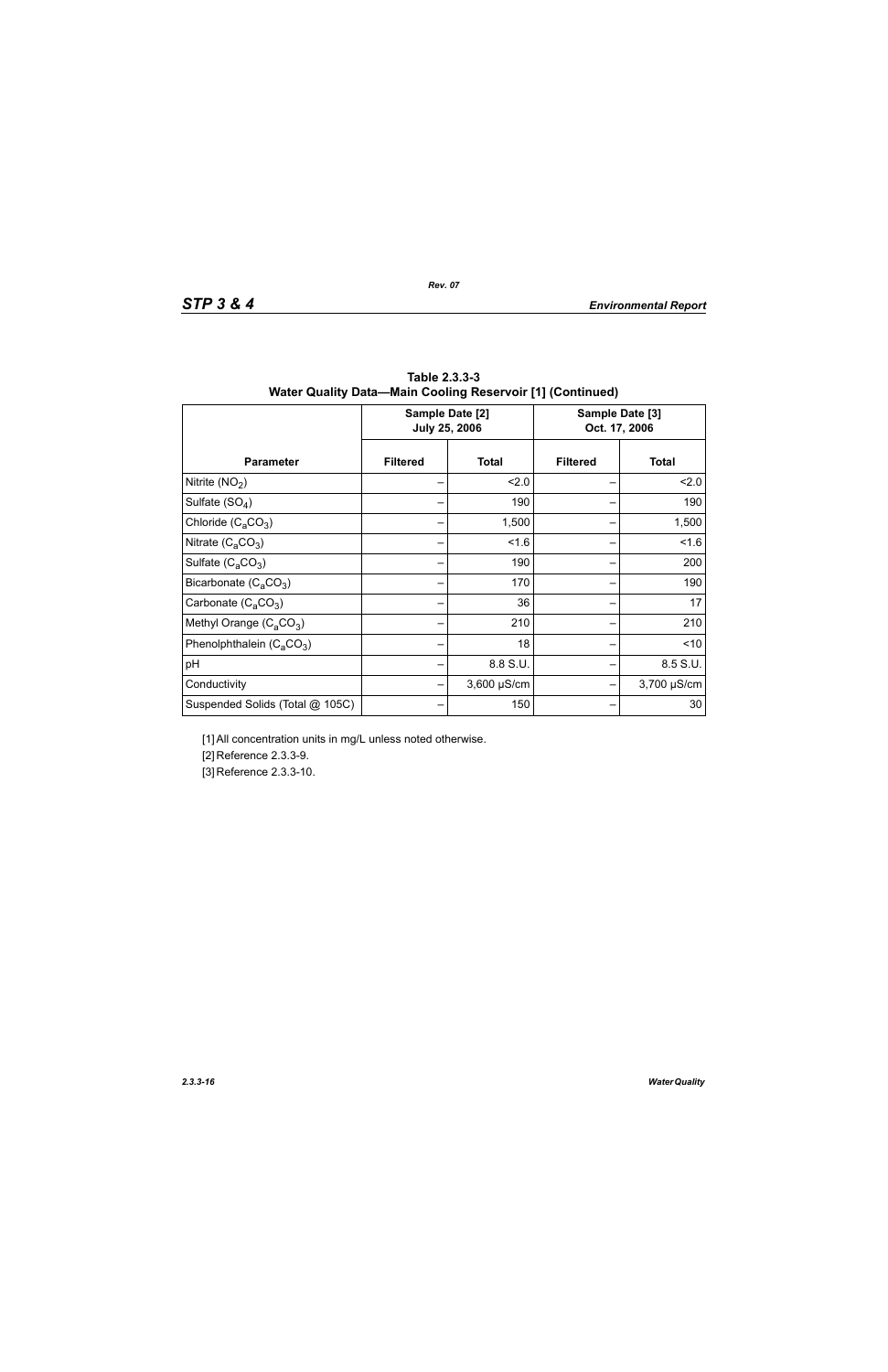| Medium:                        | <b>Surface Water</b>                             |                                                     |                                                     |                                       |                                                    | <b>Units: PicoCuries per</b><br>Kilogram                    |
|--------------------------------|--------------------------------------------------|-----------------------------------------------------|-----------------------------------------------------|---------------------------------------|----------------------------------------------------|-------------------------------------------------------------|
|                                | <b>TOTAL</b><br><b>ANALYSES</b>                  |                                                     | <b>INDICATOR</b>                                    |                                       | <b>LOCATION WITH HIGHEST ANNUAL</b><br><b>MEAN</b> |                                                             |
| <b>ANALYSIS</b><br><b>TYPE</b> | /NONROUTINE<br><b>MEASUREMENT</b><br>$\mathbf s$ | <b>LOWER</b><br><b>LIMIT OF</b><br><b>DETECTION</b> | <b>LOCATIONS</b><br><b>MEAN [1]</b><br><b>RANGE</b> | <b>LOCATION</b><br><b>INFORMATION</b> | <b>MEAN [1]</b><br><b>RANGE</b>                    | <b>CONTROL LOCATIONS</b><br><b>MEAN [1]</b><br><b>RANGE</b> |
| Hydrogen-3<br>(Tritium)        | 12/0                                             | $2.6E + 02$                                         | $1.3E+04(4/8)$<br>$(1.2E+04 - 1.4E+04)$             | 3 miles SSE<br>(#216)                 | $1.3E+04(4/4)$<br>$(1.2E+04 - 1.4E+04)$            | $- (0/4)$                                                   |
| Iodine-131                     | 40/0                                             | $5.3E + 00$                                         | $- (0/27)$                                          | $\overline{\phantom{0}}$              |                                                    | $- (0/13)$                                                  |
| Cesium-134                     | 40/0                                             | $1.8E + 00$                                         | $-(0/27)$                                           |                                       |                                                    | $- (0/13)$                                                  |
| Cesium-137                     | 40/0                                             | $1.6E + 00$                                         | $- (0/27)$                                          |                                       |                                                    | $- (0/13)$                                                  |
| Manganese-54                   | 40/0                                             | $1.6E + 00$                                         | $- (0/27)$                                          |                                       |                                                    | $- (0/13)$                                                  |
| Iron-59                        | 40/0                                             | $5.1E+00$                                           | $-(0/27)$                                           | $\overline{\phantom{0}}$              |                                                    | $- (0/13)$                                                  |
| Cobalt-58                      | 40/0                                             | $1.7E + 00$                                         | $-(0/27)$                                           | $\qquad \qquad$                       |                                                    | $- (0/13)$                                                  |
| Cobalt-60                      | 40/0                                             | $1.7E + 00$                                         | $-(0/27)$                                           | $\qquad \qquad$                       |                                                    | $- (0/13)$                                                  |
| Zinc-65                        | 40/0                                             | $3.4E + 00$                                         | $-(0/27)$                                           |                                       |                                                    | $- (0/13)$                                                  |
| Zirconium-95                   | 40/0                                             | $3.1E + 00$                                         | $-(0/27)$                                           | $\overline{\phantom{0}}$              |                                                    | $- (0/13)$                                                  |
| Niobium-95                     | 40/0                                             | $2.1E+00$                                           | $-(0/27)$                                           |                                       |                                                    | $- (0/13)$                                                  |
| Lanthanum-140                  | 40/0                                             | $4.2E + 00$                                         | $-(0/27)$                                           |                                       |                                                    | $- (0/13)$                                                  |
| Barium-140                     | No Data                                          |                                                     |                                                     |                                       |                                                    |                                                             |

 $2.3.3 - 17$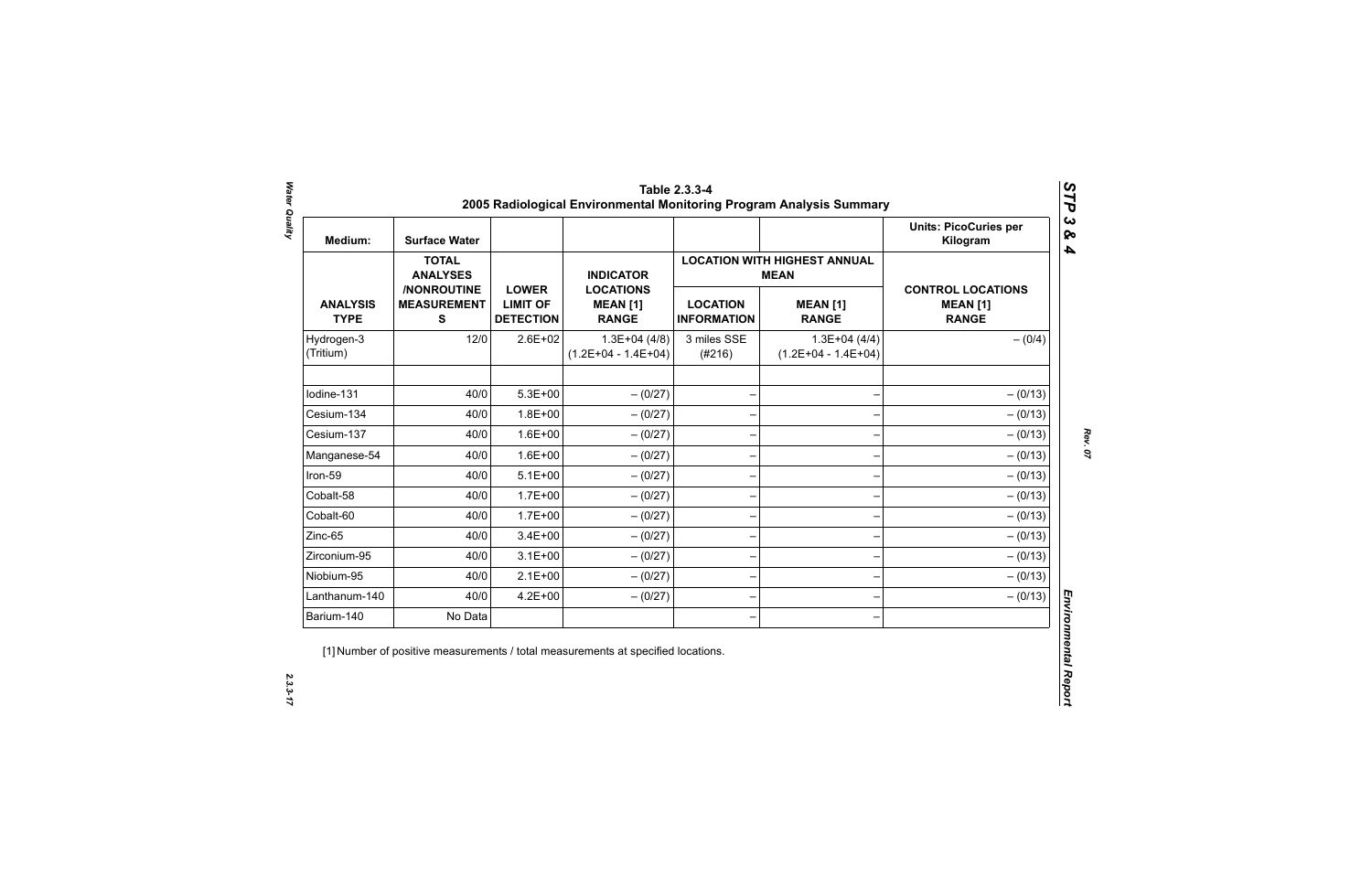| Year | West Branch of<br><b>Colorado River</b><br>(Offsite #213) | <b>Little Robbins</b><br>Slough<br>(Onsite #212) | <b>East Branch of</b><br><b>Little Robbins</b><br>Slough<br>(Onsite #211) | Ditch NE of<br>(Onsite #229) | <b>MCR</b><br><b>Blowdown</b><br>(Onsite #237) | <b>MCR Blowdown</b><br>(Onsite #216) |
|------|-----------------------------------------------------------|--------------------------------------------------|---------------------------------------------------------------------------|------------------------------|------------------------------------------------|--------------------------------------|
| 1995 | 505                                                       | 7,725                                            | 3,297                                                                     | 3,576                        | 5,673                                          | 10.850                               |
|      | 1,661                                                     | 2,663                                            | 3,139                                                                     | 3,428                        | 3,735                                          | 13,550                               |
|      | 2,630                                                     | 2,046                                            | 2,719                                                                     | 3,110                        | 2,330                                          | 13,558                               |
|      | 1,758                                                     | 1,758                                            | 3,190                                                                     | 1,382                        | 3,492                                          | 12,737                               |
| 1996 | 2,369                                                     | 2,207                                            | 3,038                                                                     | 3,687                        | 3,065                                          | 16,638                               |
|      | 3,405                                                     | 2,820                                            | 3,029                                                                     | 3,653                        | 4,132                                          | 17,410                               |
|      | 994                                                       | 782                                              | 1,860                                                                     | 1,534                        | 3,420                                          | 13,877                               |
|      | 2,383                                                     | 3,317                                            | 2,903                                                                     | 3,753                        | 3,904                                          | 9,678                                |
| 1997 | 269                                                       | 3,387                                            | 2,733                                                                     | 2,752                        | 4,805                                          | 11,434                               |
|      | 2,322                                                     | 4,123                                            | 3,392                                                                     | 4,593                        | 4,685                                          | 9,864                                |
|      | 183                                                       | 3,809                                            | 4,726                                                                     | 5,506                        | 6,155                                          | 9,777                                |
|      | 1,954                                                     | 4,352                                            | 4,652                                                                     | 5,745                        | 6,020                                          | 7,973                                |
| 1998 | 858                                                       | 5,086                                            | 5,038                                                                     | 5,948                        | 6,665                                          | 9,042                                |
|      | 5,641                                                     | 4,382                                            | 4,382                                                                     | 6,576                        | 6,713                                          | 9,223                                |
|      | 209                                                       | 209                                              | 4,828                                                                     | 5,755                        | 6,052                                          | 9,481                                |
|      | 498                                                       | 4,491                                            | 5,297                                                                     | 6,175                        | 7,628                                          | 10,815                               |
| 1999 | 2,939                                                     | 5,136                                            | 6,048                                                                     | 6,199                        | 7,743                                          | 11,226                               |
|      | 5,637                                                     | 3,139                                            | 5,637                                                                     | 6,095                        | 7,298                                          | 10,832                               |
|      | 6,093                                                     | 5,534                                            | 6,162                                                                     | 6,598                        | 7,451                                          | 10,633                               |
|      | 2,715                                                     | 6,236                                            | 6,352                                                                     | 6,944                        | 7,692                                          | 10,695                               |
| 2000 | 4,601                                                     | 5,920                                            | 6,182                                                                     | 6,230                        | 7,114                                          | 11,039                               |
|      | 5,876                                                     | 5,502                                            | 5,747                                                                     | 6,015                        | 6,400                                          | 11,385                               |
|      | 5,732                                                     | 5,813                                            | 5,618                                                                     | 6,595                        | 5,697                                          | 9,203                                |
|      | 5,391                                                     | 5,727                                            | 5,866                                                                     | 6,731                        | 6,355                                          | 8,931                                |
| 2001 | 1,905                                                     | 5,468                                            | 5,681                                                                     | 5,938                        | 7,289                                          | 8,179                                |
|      | 1,890                                                     | 3,111                                            | 5,501                                                                     | 4,945                        | 6,546                                          | 9,646                                |
|      | 1,016                                                     | 2,429                                            | 5,803                                                                     | 3,657                        | 7,527                                          | 9,342                                |
|      | 2,110                                                     | 5,630                                            | 5,480                                                                     | 6,090                        | 4,110                                          | 9,290                                |
| 2002 | 4,015                                                     | 6,257                                            | 5,860                                                                     | 6,248                        | 7,460                                          | 9,756                                |
|      | 4,888                                                     | 4,636                                            | 5,526                                                                     | 6,717                        | 6,890                                          | 9,911                                |
|      | 334                                                       | 2,259                                            | 4,935                                                                     | 5,166                        | 8,496                                          | 10,744                               |
|      | 1,703                                                     | 5,308                                            | 4,447                                                                     | 5,870                        | 6,366                                          | 10,535                               |
| 2003 | 1,800                                                     | 4,450                                            | 4,890                                                                     | 5,738                        | 7,290                                          | 11,083                               |
|      | 2,126                                                     | 4,847                                            | 5,216                                                                     | 4,163                        | 6,180                                          | 11,055                               |
|      | 271                                                       | 2,783                                            | 4,728                                                                     | 4,135                        | 6,376                                          | 9,420                                |
|      | 4,094                                                     | 5,847                                            | 5,301                                                                     | 6,505                        | 6,692                                          | 8,128                                |
| 2004 | 722                                                       | 4,377                                            | 4,704                                                                     | 5,051                        | 6,690                                          | 9,433                                |
|      | 1,842                                                     | 1,649                                            | 4,959                                                                     | 5,613                        | 6,564                                          | 10,978                               |
|      | 5,498                                                     | 3,898                                            | 4,545                                                                     | 6,526                        | 7,129                                          | 8,917                                |
|      | 264                                                       | 4,078                                            | 5,508                                                                     | 5,994                        | 6,699                                          | 9,228                                |
| 2005 | 3,040                                                     | 5,190                                            | 5,830                                                                     | 6,230                        | 8,020                                          | 11,900                               |
|      | 2,470                                                     | 4,330                                            | 5,820                                                                     | 1,970                        | 6,820                                          | 13,700                               |
|      | 1,580                                                     | 5,570                                            | 6,000                                                                     | 6,400                        | 6,900                                          | 13,700                               |
|      | 3,907                                                     | 3,907                                            | 5,748                                                                     | 6,267                        | 6,804                                          | 12,601                               |

**Table 2.3.3-5 Tritium Concentration in Surface Water Bodies (pCi/Liter)**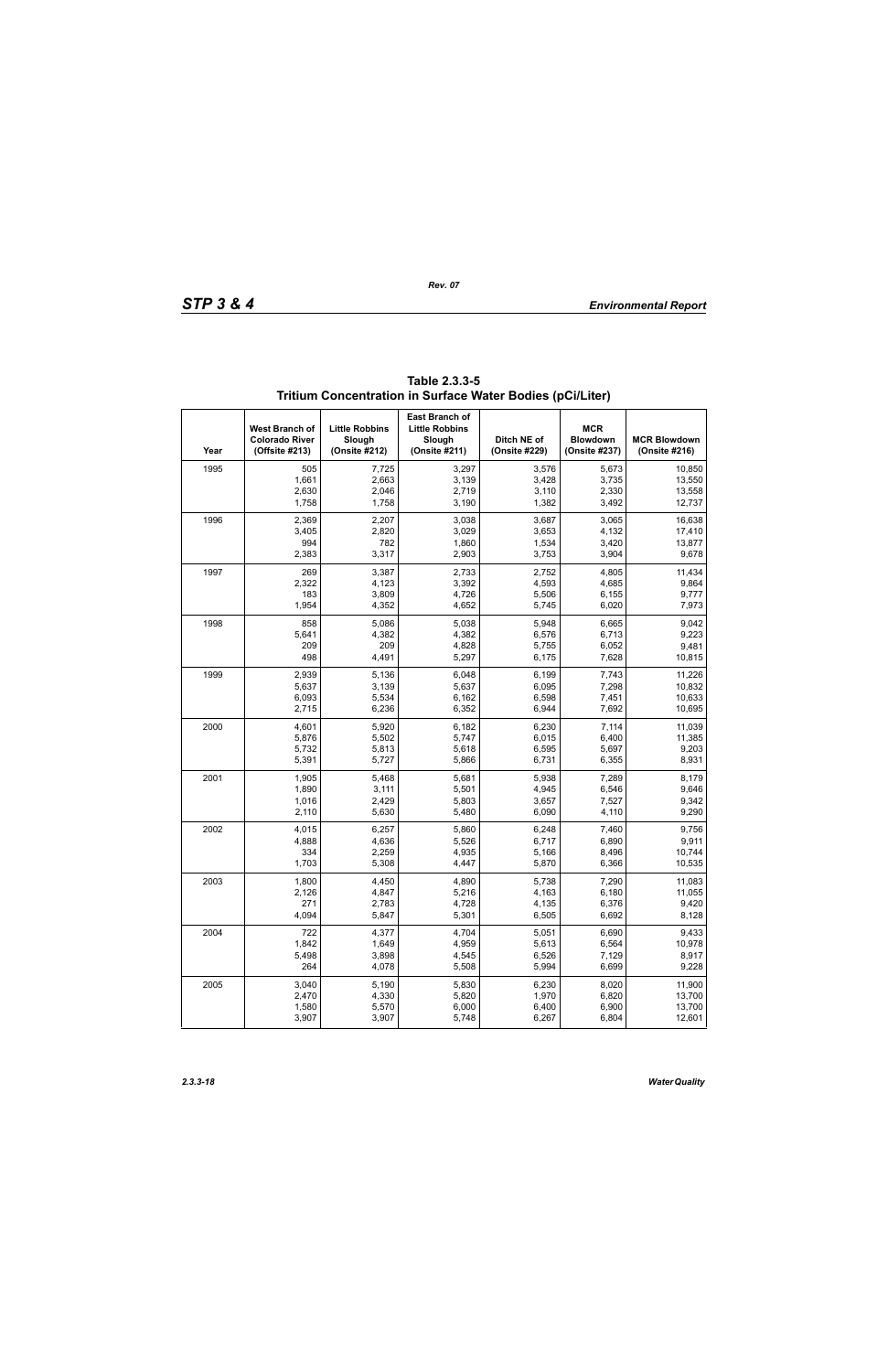| <b>DATE</b> | <b>MCR Relief Well (onsite)</b><br>#701 | <b>MCR Relief Well (onsite)</b><br>#238 |
|-------------|-----------------------------------------|-----------------------------------------|
| 1990        |                                         |                                         |
|             |                                         | $\equiv$                                |
|             |                                         | 674                                     |
|             |                                         | $\pmb{0}$                               |
| 1991        | Ξ.                                      | 1167                                    |
|             |                                         | 739                                     |
|             |                                         | 2194                                    |
|             | Ξ.                                      | 2030                                    |
| 1992        |                                         | 2093                                    |
|             |                                         | 2360                                    |
|             | ÷,                                      | 2640                                    |
|             |                                         |                                         |
| 1993        |                                         | 2870                                    |
|             | ÷,                                      | 3151                                    |
|             |                                         | 4243                                    |
|             |                                         |                                         |
| 1994        | ÷,                                      | $\pmb{0}$                               |
|             |                                         | 5061                                    |
|             |                                         |                                         |
|             | $\overline{\phantom{0}}$                | 5497                                    |
| 1995        | 4784                                    |                                         |
|             | 4408                                    |                                         |
|             | 3770                                    | $\overline{\phantom{0}}$                |
|             |                                         |                                         |
| 1996        | 3470                                    |                                         |
|             | 3279                                    |                                         |
|             | 3368                                    |                                         |
|             | 2842                                    |                                         |
| 1997        | 2958                                    |                                         |
|             | 3645                                    | —                                       |
|             | 5154                                    |                                         |
|             | 5757                                    | $\equiv$                                |

**Table 2.3.3-6 Tritium Concentration (pCi/L) in Existing STP Site Pressure Relief Wells**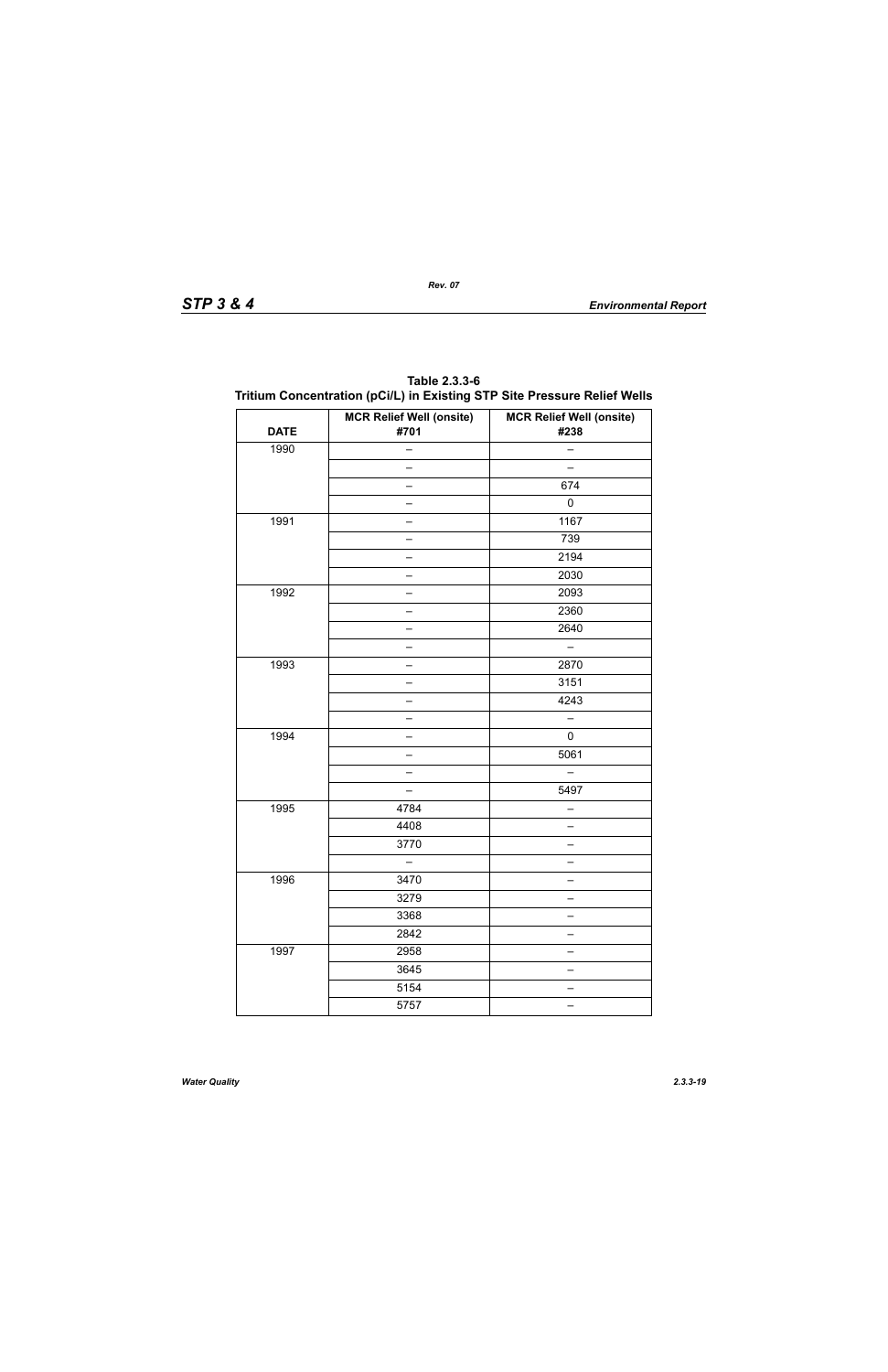| Table 2.3.3-6                                                                        |
|--------------------------------------------------------------------------------------|
| Tritium Concentration (pCi/L) in Existing STP Site Pressure Relief Wells (Continued) |

|             | <b>MCR Relief Well (onsite)</b> | <b>MCR Relief Well (onsite)</b> |
|-------------|---------------------------------|---------------------------------|
| <b>DATE</b> | #701                            | #238                            |
| 1998        | 6387                            |                                 |
|             | 7181                            |                                 |
|             | 7672                            |                                 |
|             | 7106                            |                                 |
| 1999        | 6975                            |                                 |
|             | 6505                            |                                 |
|             | 6526                            |                                 |
|             | 6553                            |                                 |
| 2000        | 6282                            |                                 |
|             | 5873                            |                                 |
|             | 5993                            |                                 |
|             | 6106                            |                                 |
| 2001        | 5546                            |                                 |
|             | 5817                            |                                 |
|             | 6262                            |                                 |
|             | 6143                            |                                 |
| 2002        | 6972                            |                                 |
|             | 6543                            |                                 |
|             | 5653                            |                                 |
|             | 6427                            |                                 |
| 2003        | 6098                            |                                 |
|             | 6257                            |                                 |
|             | 6052                            |                                 |
|             | 5882                            |                                 |
| 2004        | 5655                            |                                 |
|             | 5971                            |                                 |
|             | 6287                            |                                 |
|             | 5657                            |                                 |
| 2005        | 6030                            |                                 |
|             | 6259                            |                                 |
|             | 6535                            |                                 |
|             | 6082                            |                                 |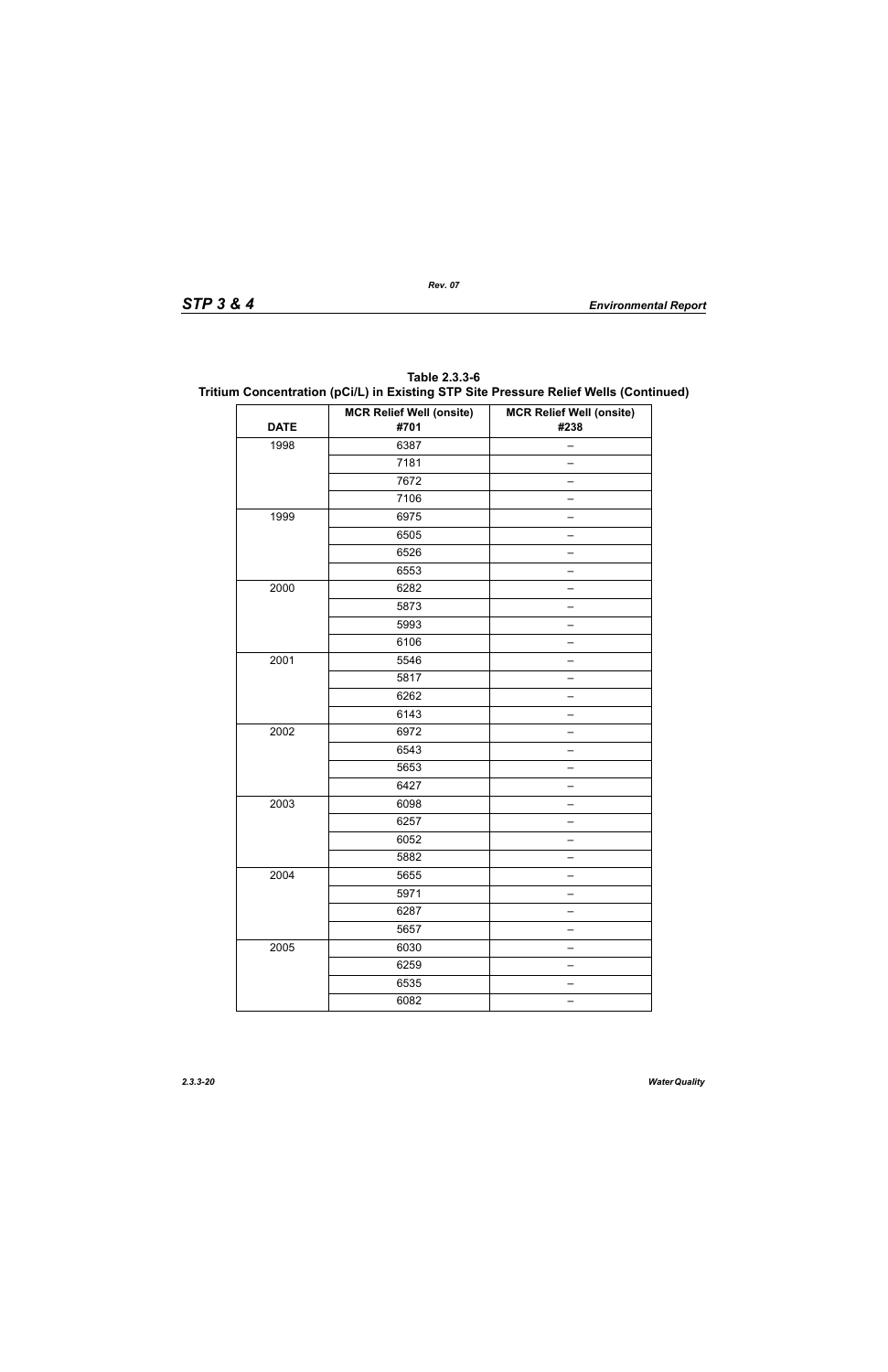| 12<br>22<br>20.7<br>11.7<br>9.82 |
|----------------------------------|
|                                  |
|                                  |
|                                  |
|                                  |
|                                  |
| 12                               |
| 12                               |
| 15.8                             |
| 10.7                             |
| $\qquad \qquad -$                |
|                                  |

Water Quality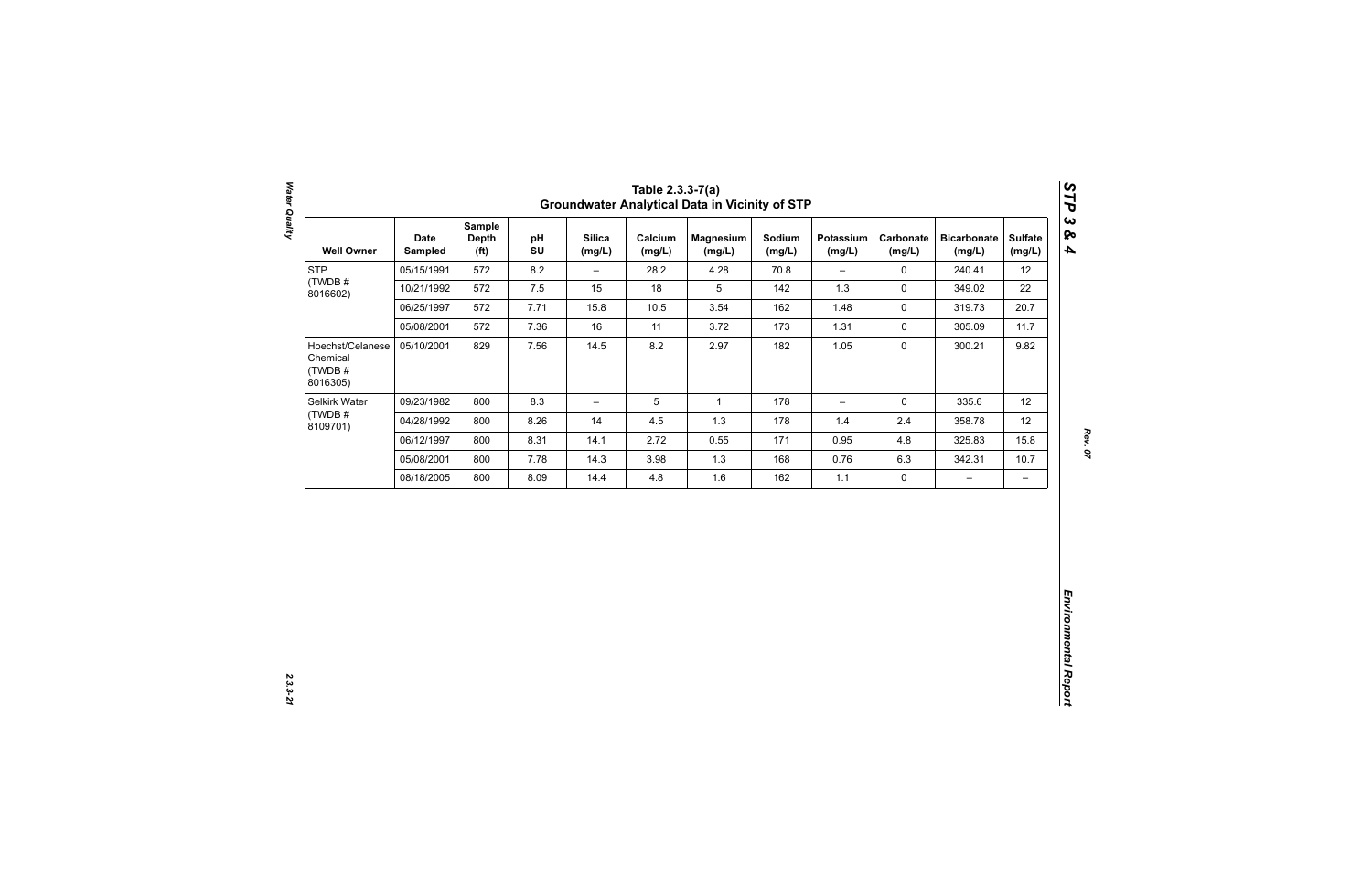| <b>STP</b><br>(TWDB                                    |            | <b>Depth</b><br>(f <sup>t</sup> ) | Chloride<br>(mg/L)       | <b>Fluoride</b><br>(mg/L) | <b>Nitrate</b><br>(mg/L) | <b>Dissolved</b><br><b>Solids</b><br>(mg/L) | <b>Specific</b><br>Cond.<br>$(\mu S/cm)$ | <b>Hardness</b><br>as $C_2CO_3$ | Sodium<br>$(\%)$ | Sodium<br><b>Absorption</b><br>Ratio | <b>Residual</b><br>$N_aCO_3$ |
|--------------------------------------------------------|------------|-----------------------------------|--------------------------|---------------------------|--------------------------|---------------------------------------------|------------------------------------------|---------------------------------|------------------|--------------------------------------|------------------------------|
| #8016602)                                              | 05/15/1991 | 572                               | 33                       | 0.37                      | 1.4                      | 268                                         | $\overline{\phantom{a}}$                 | 87                              | 63               | 3.28                                 | 2.18                         |
|                                                        | 10/21/1992 | 572                               | 45.5                     | 1.05                      | 2.66                     | 424                                         | 692                                      | 65                              | 82               | 7.63                                 | 4.41                         |
|                                                        | 06/25/1997 | 572                               | 68.9                     | 1.49                      | < 0.18                   | 441                                         | 750                                      | 40                              | 89               | 11.04                                | 4.43                         |
|                                                        | 05/08/2001 | 572                               | 109                      | 0.79                      | < 0.09                   | 476                                         | 865                                      | 42                              | 89               | 11.51                                | 4.15                         |
| Hoechst/<br>Celanese<br>Chemical<br>(TWDB<br>#8016305) | 05/10/2001 | 829                               | 120                      | 0.86                      | < 0.09                   | 487                                         | 888                                      | 32                              | 92               | 13.85                                | 4.27                         |
| Selkirk Water                                          | 09/23/1982 | 800                               | 84                       | 0.9                       | 0.45                     | 446                                         | 830                                      | 16                              | 95               | 19.01                                | 5.17                         |
| (TWDB#<br>8109701)                                     | 04/28/1992 | 800                               | 54                       | 0.99                      | 0.18                     | 445                                         | 766                                      | 16                              | 95               | 19.02                                | 5.63                         |
|                                                        | 06/12/1997 | 800                               | 48.6                     | 0.88                      | < 0.18                   | 419                                         | 719                                      | $\boldsymbol{9}$                | 97               | 24.73                                | 5.32                         |
|                                                        | 05/08/2001 | 800                               | 57                       | 0.86                      | < 0.09                   | 431                                         | 749                                      | 15                              | 95               | 18.7                                 | 5.51                         |
|                                                        | 08/18/2005 | 800                               | $\overline{\phantom{0}}$ | $\overline{\phantom{m}}$  | $\overline{\phantom{0}}$ | $\overline{\phantom{0}}$                    | 735                                      | 19                              | 95               | 16.35                                | $\overline{\phantom{m}}$     |

*2.3.3-22*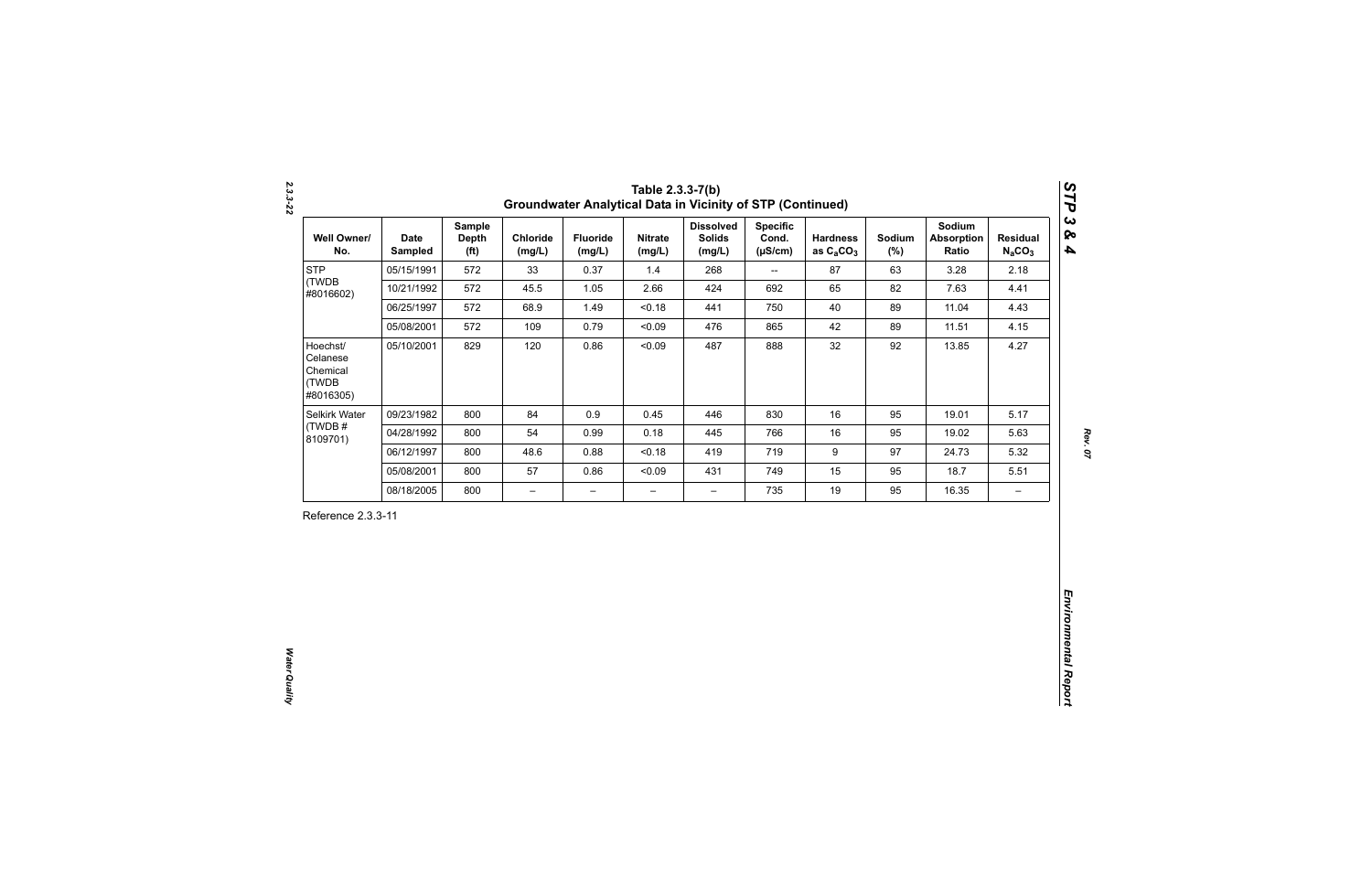| Medium:                 | <b>Drinking Water</b> |                  |                                           |                          |                                                    | <b>Units: PicoCuries per Kilogram</b>     |
|-------------------------|-----------------------|------------------|-------------------------------------------|--------------------------|----------------------------------------------------|-------------------------------------------|
| <b>ANALYSIS</b>         | <b>TOTAL ANALYSES</b> | <b>LOWER</b>     | <b>INDICATOR</b><br><b>LOCATIONS</b>      |                          | <b>LOCATION WITH HIGHEST ANNUAL</b><br><b>MEAN</b> | <b>CONTROL LOCATIONS</b>                  |
| <b>TYPE</b>             | /NONROUTINE           | <b>LIMIT OF</b>  | $MEAN(f)^*$                               | <b>LOCATION</b>          | $MEAN(f)^*$                                        | $MEAN(f)^*$                               |
|                         | <b>MEASUREMENTS</b>   | <b>DETECTION</b> | <b>RANGE</b>                              | <b>INFORMATION</b>       | <b>RANGE</b>                                       | <b>RANGE</b>                              |
| Gross Beta              | 26/0                  | $1.8E + 00$      | $1.8E+00(12/13)$<br>$(1.2E+00 - 3.0E+00)$ | 14 miles NNE<br>(#228)   | $2.3E+00(13/13)$<br>$(1.4E+00 - 4.3E+00)$          | $2.3E+00(13/13)$<br>$(1.4E+00 - 4.3E+00)$ |
| Hydrogen-3<br>(tritium) | 8/0                   | $2.6E + 02$      | $- (0/4)$                                 |                          |                                                    | $- (0/4)$                                 |
| Iodine-131              | 26/0                  | $3.2E + 00$      | $- (0/13)$                                | $-$                      | $\qquad \qquad -$                                  | $- (0/13)$                                |
| Cesium-134              | 26/0                  | $2.0E + 00$      | $- (0/13)$                                | $\overline{\phantom{m}}$ | $-$                                                | $- (0/13)$                                |
| Cesium-137              | 26/0                  | $1.9E + 00$      | $- (0/13)$                                | —                        | -                                                  | $- (0/13)$                                |
| Manganese-54            | 26/0                  | $1.8E + 00$      | $- (0/13)$                                | $\overline{\phantom{0}}$ | $\overline{\phantom{0}}$                           | $- (0/13)$                                |
| Iron-59                 | 26/0                  | 4.9E+00          | $- (0/13)$                                | $\overline{\phantom{0}}$ | $\qquad \qquad -$                                  | $- (0/13)$                                |
| Cobalt-58               | 26/0                  | $1.8E + 00$      | $- (0/13)$                                | $\overline{\phantom{a}}$ | $-$                                                | $- (0/13)$                                |
| Cobalt-60               | 26/0                  | $1.9E + 00$      | $- (0/13)$                                | $\overline{\phantom{0}}$ | $\qquad \qquad -$                                  | $- (0/13)$                                |
| Zinc-65                 | 26/0                  | 4.0E+00          | $- (0/13)$                                | —                        | $\qquad \qquad -$                                  | $- (0/13)$                                |
| Zirconium-95            | 26/0                  | $3.3E + 00$      | $- (0/13)$                                | $\qquad \qquad -$        | $\overline{\phantom{m}}$                           | $- (0/13)$                                |
| Niobium-95              | 26/0                  | $2.2E + 00$      | $- (0/13)$                                | $\qquad \qquad -$        | $\overline{\phantom{m}}$                           | $- (0/13)$                                |
| Lanthanum-140           | 26/0                  | $3.1E + 00$      | $- (0/13)$                                | $\qquad \qquad -$        | -                                                  | $- (0/13)$                                |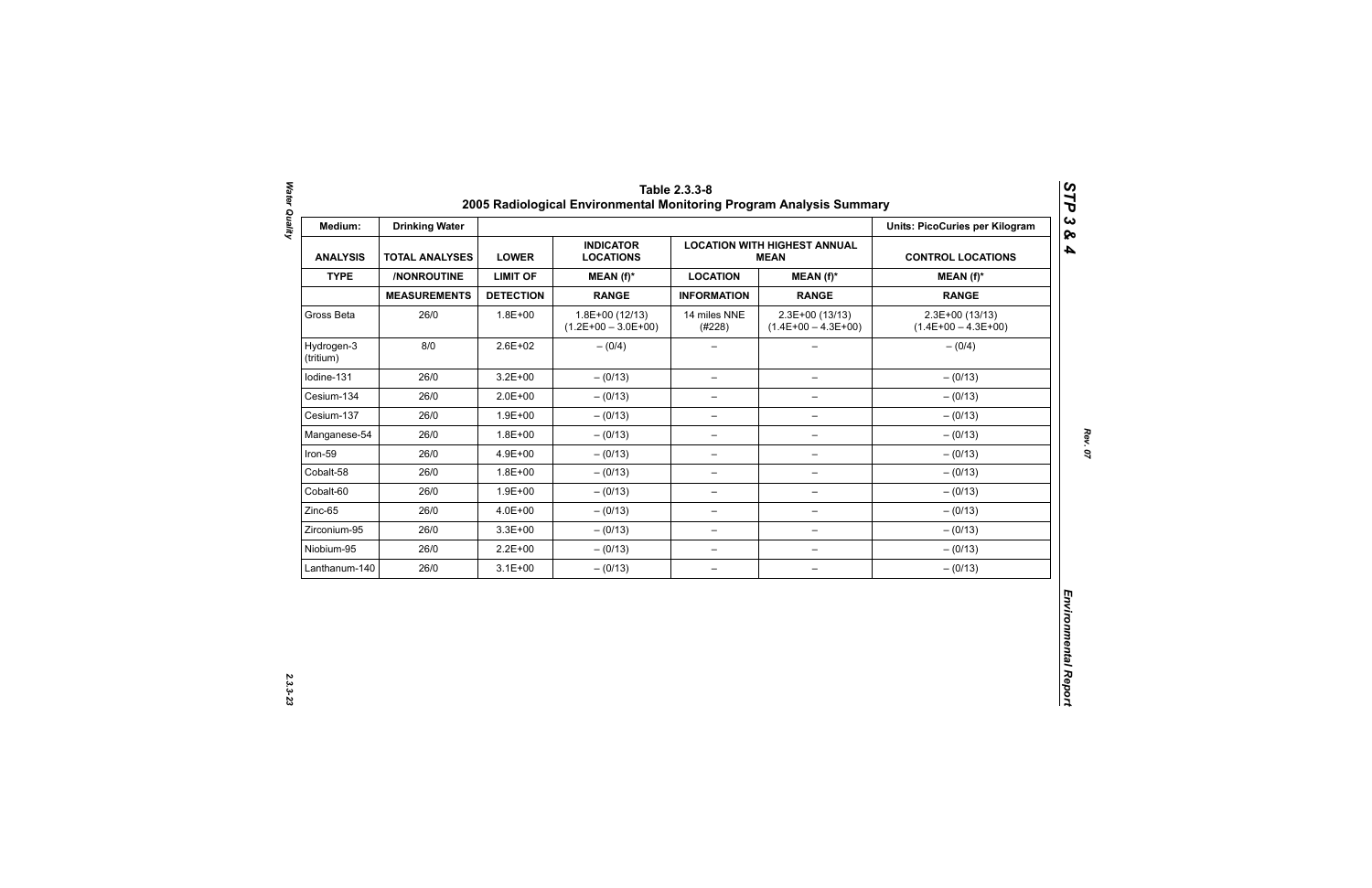| Medium:                 |                       | Groundwater (On site test well) |                                           |                          |                                          | <b>Units: PicoCuries</b><br>per Kilogram |
|-------------------------|-----------------------|---------------------------------|-------------------------------------------|--------------------------|------------------------------------------|------------------------------------------|
| <b>ANALYSIS</b>         | <b>TOTAL ANALYSES</b> | <b>LOWER</b>                    | <b>INDICATOR LOCATIONS</b>                |                          | <b>LOCATION WITH HIGHEST ANNUAL MEAN</b> | <b>CONTROL</b><br><b>LOCATIONS</b>       |
| <b>TYPE</b>             | /NONROUTINE           | <b>LIMIT OF</b>                 | $MEAN(f)^*$                               | <b>LOCATION</b>          | MEAN $(f)^*$                             | $MEAN(f)^*$                              |
|                         | <b>MEASUREMENTS</b>   | <b>DETECTION</b>                | <b>RANGE</b>                              | <b>INFORMATION</b>       | <b>RANGE</b>                             | <b>RANGE</b>                             |
| Hydrogen-3<br>(tritium) | 6/0                   | 2.6E+02                         | $1.2E + 03(6/6)$<br>$(1.0E+03 - 1.6E+03)$ | 3.8 miles S<br>(#235)    | $1.2E+03(6/6)$<br>$(1.0E+03 - 1.6E+03)$  | no samples                               |
| lodine-131              | 6/0                   | $5.3E + 00$                     | $- (0/6)$                                 | $\qquad \qquad -$        | $\overline{\phantom{0}}$                 | no samples                               |
| Cesium-134              | 6/0                   | $1.9E + 00$                     | $- (0/6)$                                 | $\qquad \qquad -$        | $\overline{\phantom{0}}$                 | no samples                               |
| Cesium-137              | 60                    | $1.8E + 00$                     | $-(0/6)$                                  | $\overline{\phantom{a}}$ | $\qquad \qquad -$                        | no samples                               |
| Manganese-54            | 6/0                   | $1.7E + 00$                     | $- (0/6)$                                 | $\overline{\phantom{m}}$ | -                                        | no samples                               |
| Iron-59                 | 6/0                   | $5.4E + 00$                     | $- (0/6)$                                 | $\qquad \qquad -$        | -                                        | no samples                               |
| Cobalt-58               | 6/0                   | $1.8E + 00$                     | $- (0/6)$                                 | $\overline{\phantom{m}}$ | $\qquad \qquad -$                        | no samples                               |
| Cobalt-60               | 6/0                   | $1.7E + 00$                     | $- (0/6)$                                 | $\overline{\phantom{m}}$ | $\qquad \qquad -$                        | no samples                               |
| Zinc-65                 | 6/0                   | $3.6E + 00$                     | $-(0/6)$                                  | $\overline{\phantom{m}}$ | $\qquad \qquad -$                        | no samples                               |
| Zirconium-95            | 6/0                   | $3.2E + 00$                     | $-(0/6)$                                  | $\qquad \qquad -$        | -                                        | no samples                               |
| Niobium-95              | 6/0                   | $2.2E + 00$                     | $-(0/6)$                                  | $\qquad \qquad -$        | $\overline{\phantom{a}}$                 | no samples                               |
| Lanthanum-140           | 6/0                   | $4.1E + 00$                     | $-(0/6)$                                  | $\qquad \qquad -$        | $\qquad \qquad -$                        | no samples                               |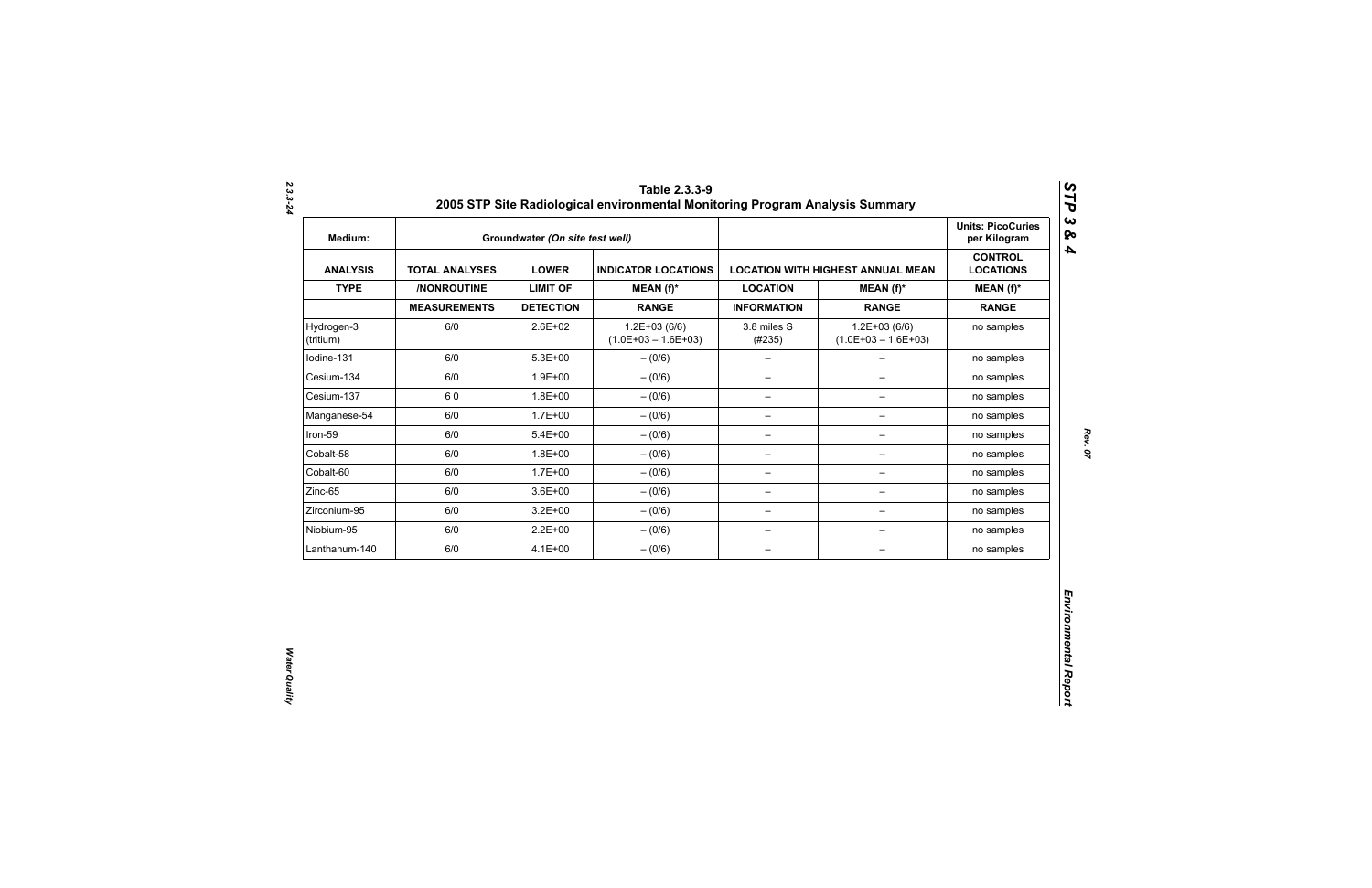|                               |                                       |                                  | <b>Tritium Activity Level</b><br>(picocuries/Liter) |                                  |                          |                          |                          |                                  |                          |                                  |            |          |
|-------------------------------|---------------------------------------|----------------------------------|-----------------------------------------------------|----------------------------------|--------------------------|--------------------------|--------------------------|----------------------------------|--------------------------|----------------------------------|------------|----------|
|                               |                                       |                                  |                                                     | <b>COLLECTION</b><br><b>DATE</b> |                          |                          |                          | <b>COLLECTION</b><br><b>DATE</b> |                          | <b>COLLECTION</b><br><b>DATE</b> |            |          |
| <b>STATION</b><br><b>CODE</b> | <b>LOCATION</b><br><b>DESCRIPTION</b> | <b>GPS</b><br><b>COORDINATES</b> |                                                     |                                  | <b>LSN</b>               | week of<br>4/10/2006     | <b>LSN</b>               | 04/27/06                         | <b>LSN</b>               | 05/03/06                         | <b>LSN</b> | 08/21/06 |
| 255                           | Piezometer Well<br>#415 depth 110'    | 28° 44.770<br>96° 00.435         | 40689                                               | $<$ LLD                          | $\overline{\phantom{0}}$ |                          |                          |                                  | $\overline{\phantom{0}}$ |                                  |            |          |
| 256                           | Piezometer Well<br>#417 depth 100'    | 28° 46.636<br>96° 00.416         | 40690                                               | $<$ LLD                          | $\qquad \qquad -$        | $\overline{\phantom{0}}$ | $\qquad \qquad -$        |                                  | $\overline{\phantom{0}}$ |                                  |            |          |
| 257                           | Piezometer Well<br>#421-02 depth 80'  | 28° 44.821<br>96° 04.964         | 40691                                               | $<$ LLD                          | $\overline{\phantom{0}}$ | $\overline{\phantom{0}}$ | $\overline{\phantom{0}}$ | $\overline{\phantom{0}}$         | $\overline{\phantom{0}}$ | $\equiv$                         |            |          |
| 258                           | Piezometer Well<br>#435-01 depth 50'  | 28° 45.832<br>96° 04.863         | 40692                                               | $<$ LLD                          | $\overline{\phantom{0}}$ | $\overline{\phantom{0}}$ | $\overline{\phantom{0}}$ | $\!-$                            | $\overline{\phantom{0}}$ | $\overline{\phantom{m}}$         |            |          |
| 259                           | Piezometer Well #35-<br>02 depth 50'  | 28° 45.831<br>96° 04.856         | 40693                                               | 593                              | 40751                    | 340                      |                          |                                  | 41413<br>41414           | 309<br>444                       |            |          |
| 260                           | Piezometer Well<br>#37 depth 74'      | 28° 44.467<br>96° 02.425         | 40693                                               | $<$ LLD                          | $\overline{\phantom{0}}$ | $\overline{\phantom{0}}$ | $\overline{\phantom{0}}$ | $\equiv$                         | $\overline{\phantom{0}}$ | $\rightarrow$                    |            |          |
| 261                           | Piezometer Well<br>#446 depth 78'     | 28° 45.182<br>96° 00.208         | 40695                                               | $<$ LLD                          | $\qquad \qquad -$        | $\qquad \qquad -$        | $\overline{\phantom{m}}$ | $\qquad \qquad -$                | $\overline{\phantom{0}}$ | $\overline{\phantom{0}}$         |            |          |

2.3.3-25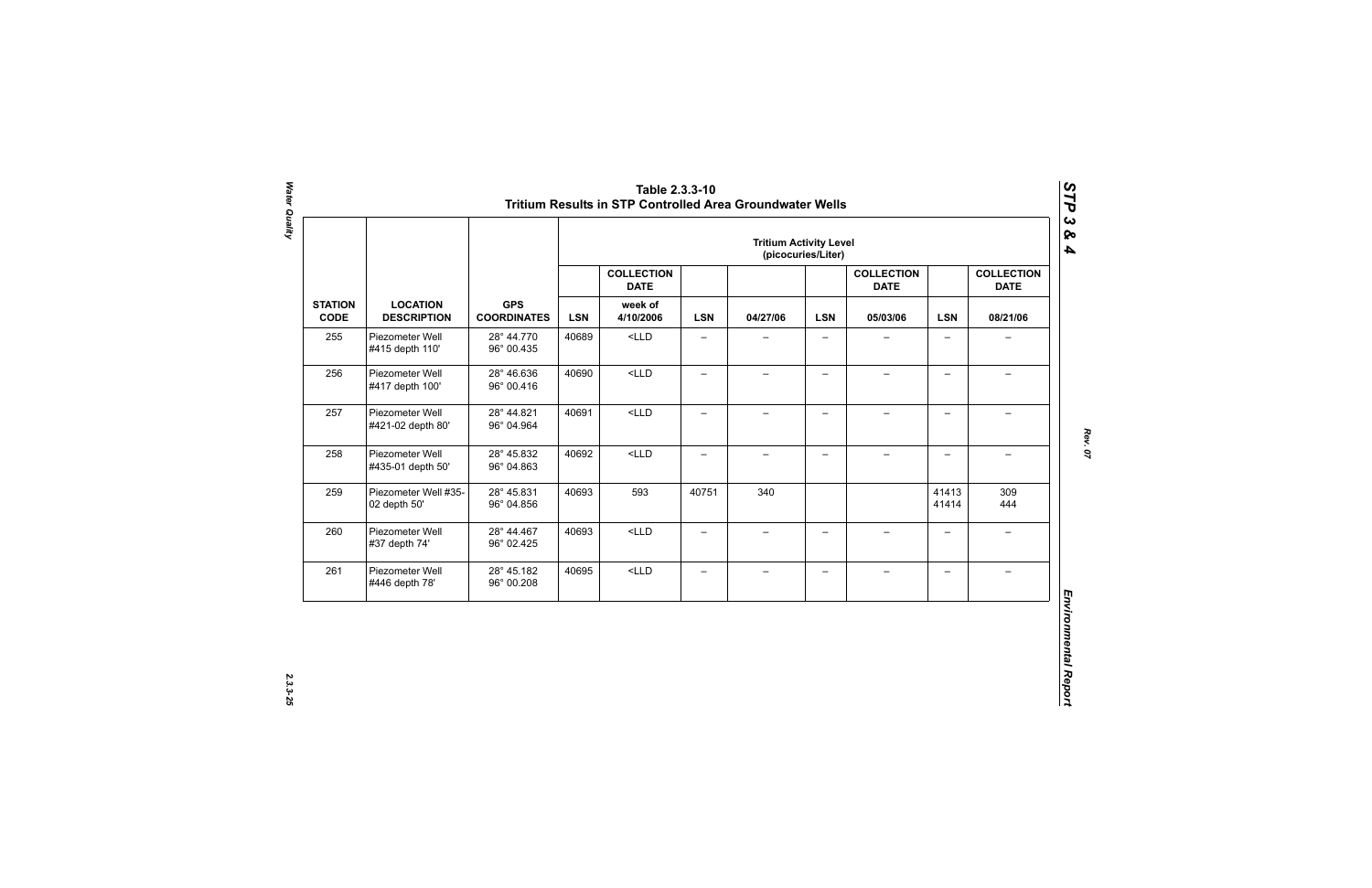|                               |                                                             |                                  | <b>Tritium Activity Level</b><br>(picocuries/Liter) |                                           |                          |                          |                          |                                  |                          |                                  |            |          |
|-------------------------------|-------------------------------------------------------------|----------------------------------|-----------------------------------------------------|-------------------------------------------|--------------------------|--------------------------|--------------------------|----------------------------------|--------------------------|----------------------------------|------------|----------|
|                               |                                                             |                                  |                                                     | <b>COLLECTION</b><br><b>DATE</b>          |                          |                          |                          | <b>COLLECTION</b><br><b>DATE</b> |                          | <b>COLLECTION</b><br><b>DATE</b> |            |          |
| <b>STATION</b><br><b>CODE</b> | <b>LOCATION</b><br><b>DESCRIPTION</b>                       | <b>GPS</b><br><b>COORDINATES</b> |                                                     |                                           | <b>LSN</b>               | week of<br>4/10/2006     | <b>LSN</b>               | 04/27/06                         | <b>LSN</b>               | 05/03/06                         | <b>LSN</b> | 08/21/06 |
| 262                           | Piezometer Well #<br>446A depth 40'<br>North pipe           | 28° 45.183<br>96° 00.209         | 40696                                               | $<$ LLD                                   | $\qquad \qquad -$        | —                        | $\overline{\phantom{0}}$ |                                  | $\qquad \qquad -$        | $\overline{\phantom{0}}$         |            |          |
| 263                           | Piezometer Well #<br>447 depth 104'<br>South Pipe           | 28° 46.196<br>96° 00.235         | 40697                                               | $<$ LLD                                   | $\overline{\phantom{0}}$ | $\overline{\phantom{0}}$ | $\overline{\phantom{0}}$ |                                  | $\qquad \qquad -$        |                                  |            |          |
| 264                           | Piezometer Well #<br>447A depth 46'                         | 28° 46.197<br>96° 00.235         | 40698                                               | $<$ LLD                                   | —                        | $\overline{\phantom{0}}$ | $\overline{\phantom{0}}$ |                                  | $\overline{\phantom{0}}$ |                                  |            |          |
| 265                           | Piezometer Well #<br>602 depth 80'                          | 28° 48.178<br>96° 03.337         |                                                     | NOT SAMPLED -<br>obstruction in well pipe | $-$                      | $-$                      | $\overline{\phantom{0}}$ |                                  | $\overline{\phantom{0}}$ |                                  |            |          |
| 266                           | Piezometer Well #<br>602A depth 40'                         | 28° 48.177<br>96° 03.337         | 40699                                               | $<$ LLD                                   | $\qquad \qquad -$        | $\overline{\phantom{0}}$ | $\qquad \qquad -$        |                                  | $\overline{\phantom{0}}$ |                                  |            |          |
| 267                           | Windmill North of<br>Heavy Haul Rd near<br><b>Well #417</b> | 28° 00.000<br>96° 00.000         | 40700                                               | $<$ LLD                                   | $\equiv$                 | $\overline{\phantom{0}}$ | $-$                      | $\!-$                            | $\overline{\phantom{0}}$ | $\overline{\phantom{0}}$         |            |          |
| 268                           | Windmill East of<br><b>MCR</b>                              | 28° 00.000<br>96° 00.000         | 40701                                               | $<$ LLD                                   | $\qquad \qquad -$        | $\overline{\phantom{0}}$ | —                        |                                  | $\qquad \qquad -$        |                                  |            |          |

*2.3.3-26*

*Rev. 07*